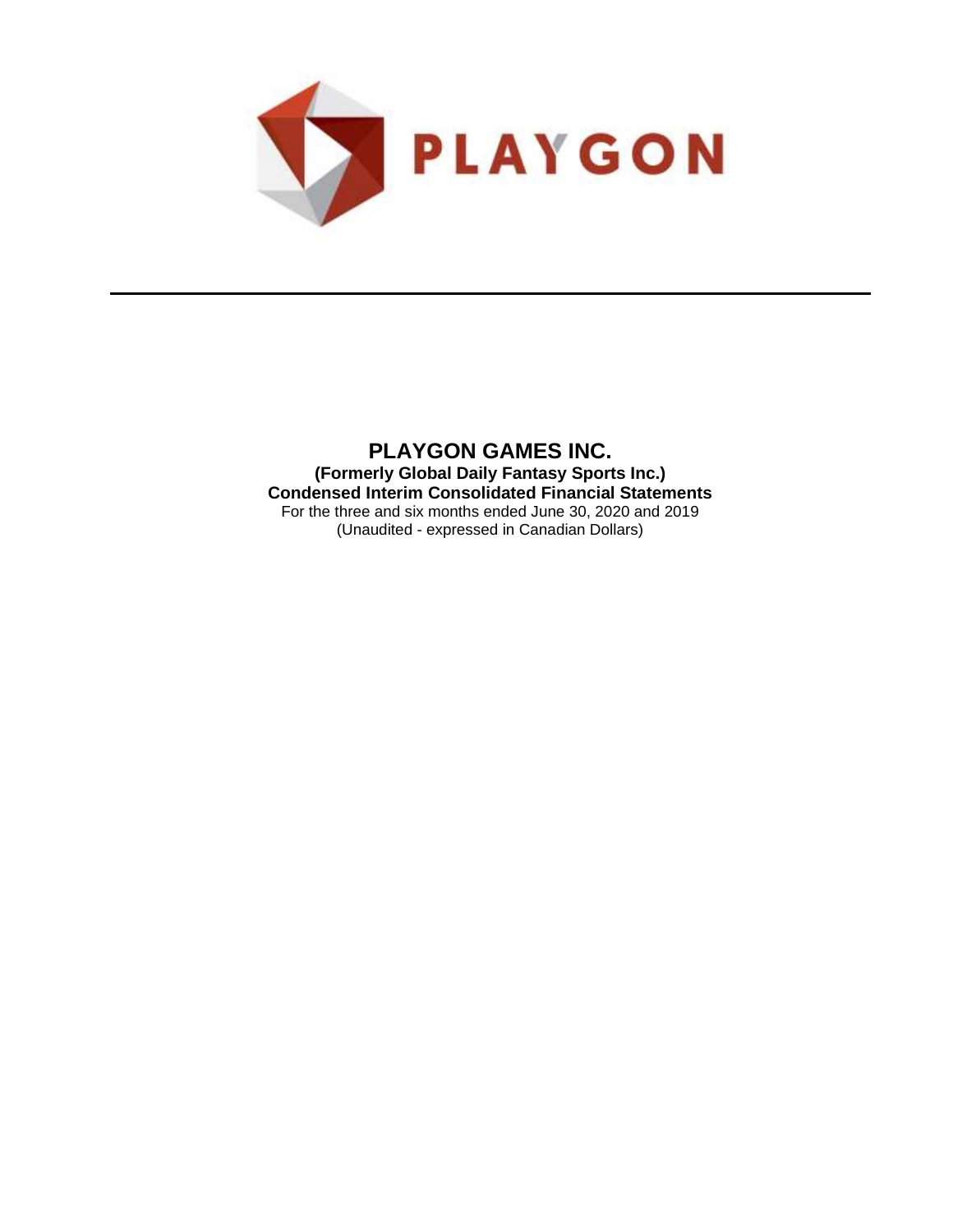| <b>Financial Statements</b>                                                     |  |
|---------------------------------------------------------------------------------|--|
|                                                                                 |  |
| Condensed Interim Consolidated Statements of Loss and Comprehensive Loss  4     |  |
|                                                                                 |  |
| Condensed Interim Consolidated Statements of Changes in Shareholders' Equity  6 |  |
|                                                                                 |  |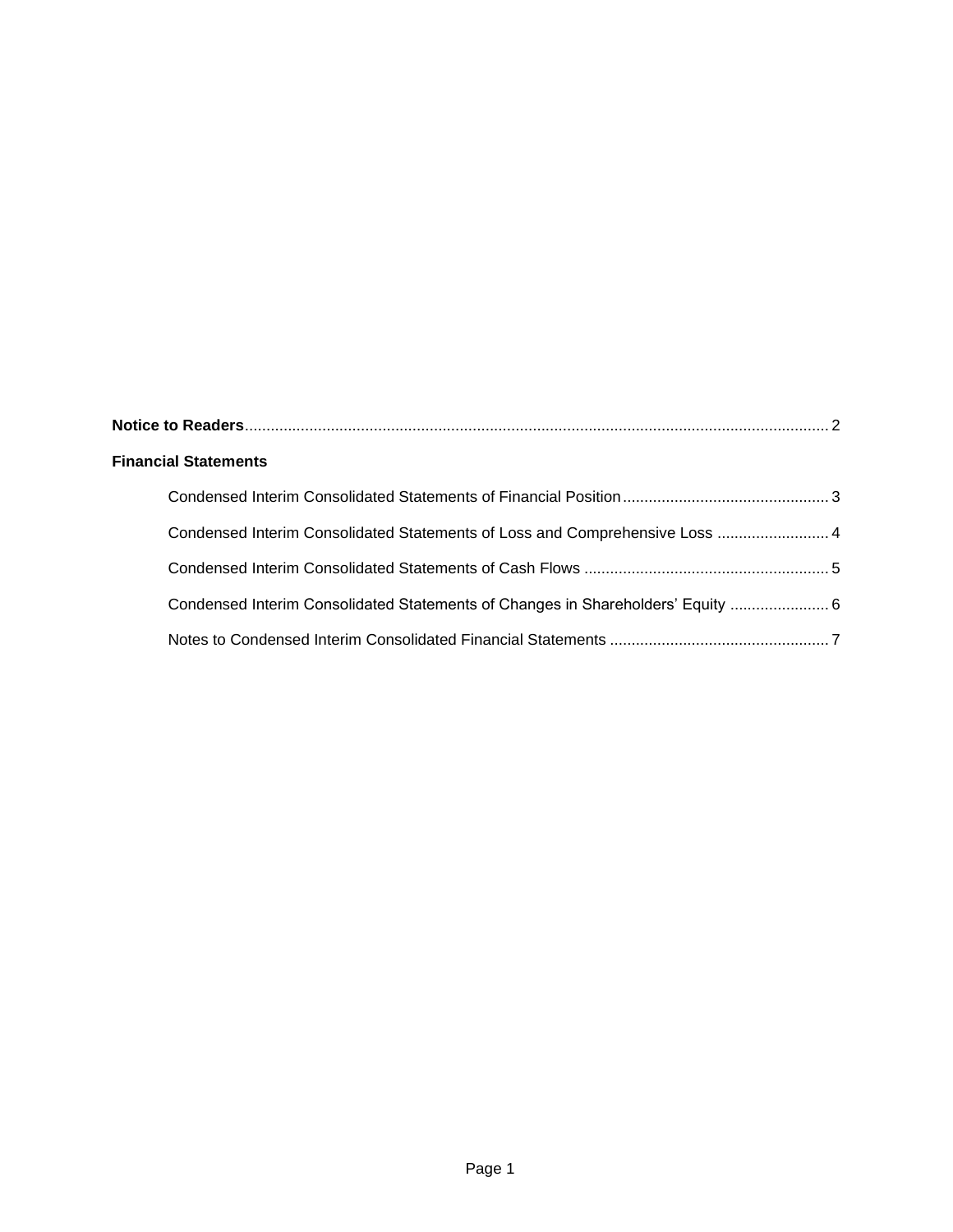# **NOTICE OF NO AUDITOR REVIEW OF CONDENSED INTERIM FINANCIAL STATEMENTS**

Under National Instrument 51-102, Part 4, subsection 4.3(3)(a), if an auditor has not performed a review of the condensed interim consolidated financial statements, they must be accompanied by a notice indicating that the financial statements have not been reviewed by an auditor.

The accompanying unaudited condensed interim consolidated financial statements have been prepared by and are the responsibility of management.

The Company's independent auditor has not performed a review of these financial statements in accordance with the standards established by the Chartered Professional Accountants of Canada for a review of condensed interim consolidated financial statements by an entity's auditor.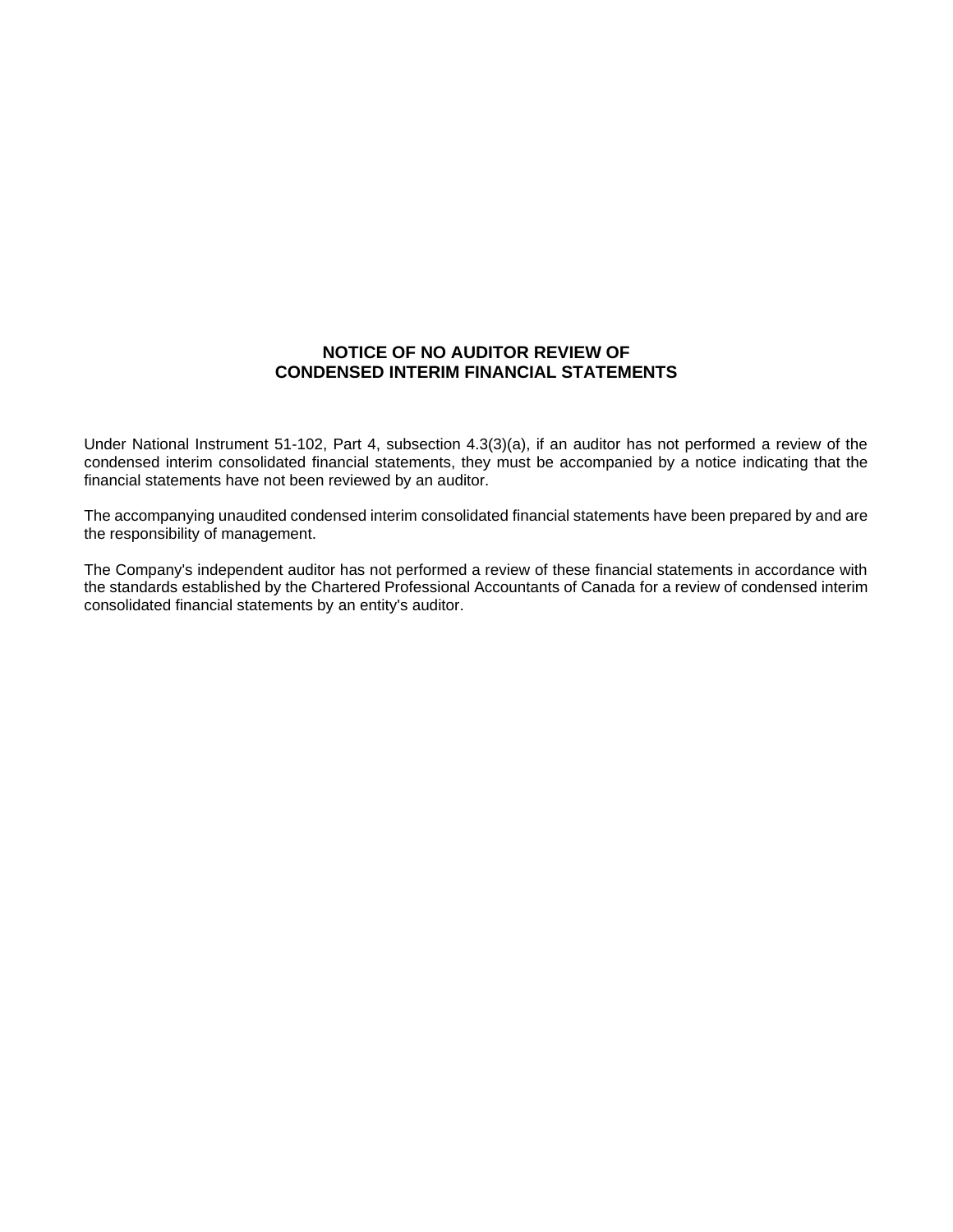### **(Formerly Global Daily Fantasy Sports Inc.) Consolidated Statements of Financial Position (Unaudited - expressed in Canadian Dollars)**

**Note June 30, 2020 December 31, 2019 \$ \$ ASSETS Current assets** Cash 4,505,243 90,292 Amounts receivable 23,508 Sales tax receivable 64,929 Prepaids 7,091 5,632 Other assets 67,865 4,722,870 252,226 **Security deposit** 91,481 - **Security deposit Property and equipment 1,153 624,497 1,153 Intangible assets** 6 11,449,763 **Right-of-use asset** 7 187,022 **17,075,633 253,379 LIABILITIES Current liabilities** Accounts payable and accrued liabilities 18 1,105,377 1,105,377 Loans payable 9 999,750 300,000 Purchase obligation payable **6(c)** 36,752 35,054 Current portion of lease liability 149,646 3,640,141 1,440,431 **Lease liability** 7 55,303 - **Long-term debt** 1,304,146 4,999,590 1,440,431 **SHAREHOLDERS' DEFICIENCY** Share capital 11 35,391,878 21,026,969 21,026,969 Reserves 11 2,192,543 1,416,687 Accumulated other comprehensive income  $(4,533)$ Accumulated deficit (25,503,845) (23,630,708) 12,076,043 (1,187,052) **17,075,633 253,379** 

**Nature and continuance of operations** (Note 1) **Commitments** (Note 15) **Subsequent events** (Note 16)

### **Approved on behalf of the Board of Directors on August 31, 2020:**

| /s/ Darcy Krogh | /s/ Mike Marrandino |
|-----------------|---------------------|
| Darcy Krogh     | Mike Marrandino     |
| <b>Director</b> | Director            |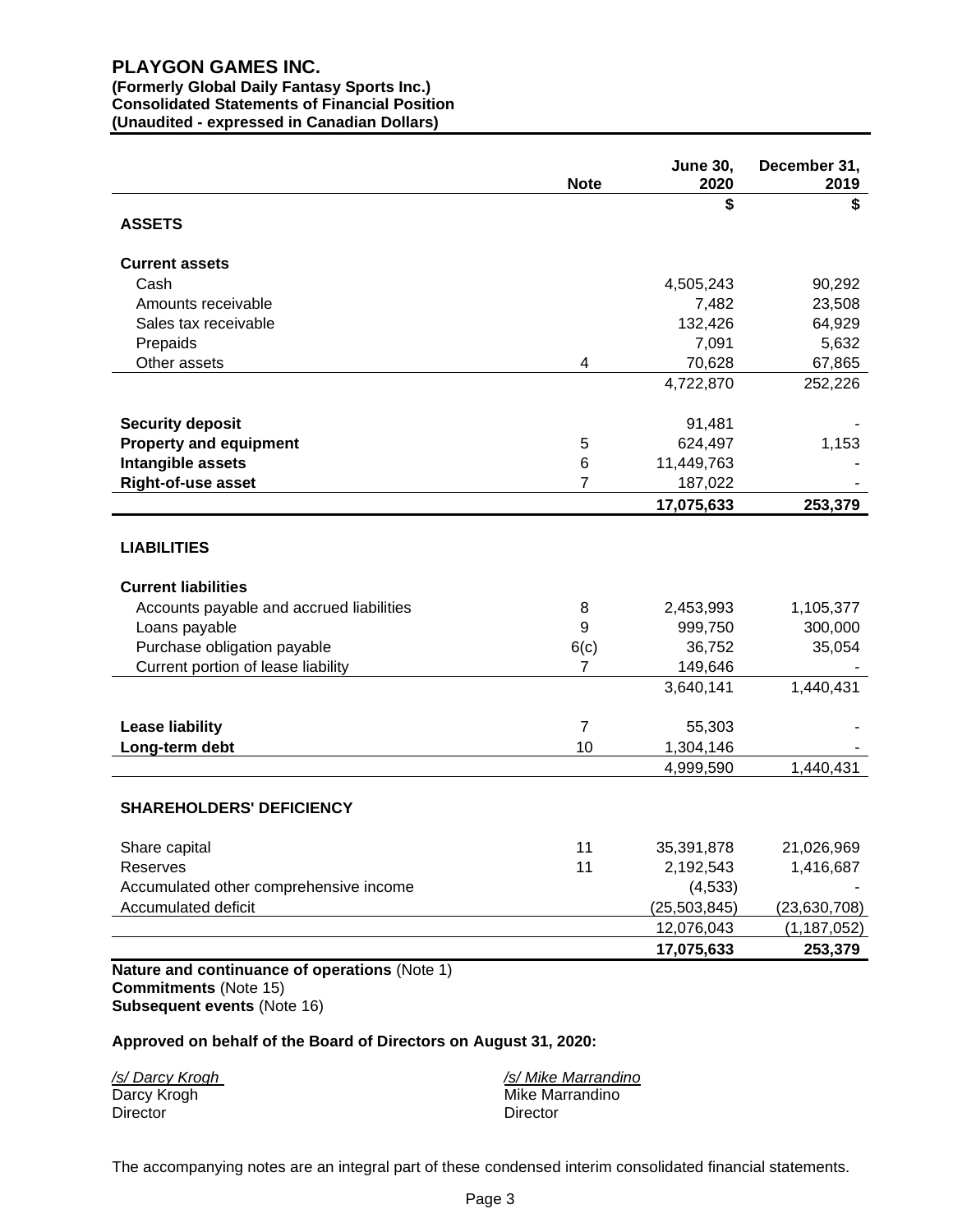# **(Formerly Global Daily Fantasy Sports Inc.)**

**Condensed Interim Consolidated Statements of Loss and Comprehensive Loss (Unaudited - expressed in Canadian Dollars)**

|                                            |                | Three months ended<br><b>June 30,</b> |                | <b>Six months ended</b> |               |
|--------------------------------------------|----------------|---------------------------------------|----------------|-------------------------|---------------|
|                                            | <b>Note</b>    | 2020                                  | 2019           | 2020                    | 2019          |
|                                            |                | \$                                    | \$             | \$                      | \$            |
| <b>Sales</b>                               |                |                                       | 6,139          |                         | 50,789        |
|                                            |                |                                       |                |                         |               |
| <b>Operating expenses</b>                  |                |                                       |                |                         |               |
| Amortization                               | 6              | 122,148                               |                | 122,148                 |               |
| <b>Bad debts</b>                           |                | 11,442                                |                | 11,442                  |               |
| Consulting fees                            |                | 36,152                                | 218,100        | 154,372                 | 542,051       |
| Data access fees                           |                | 23,054                                | 49,796         | 43,241                  | 99,078        |
| Depreciation                               | 5,7            | 9,085                                 | 541            | 9,229                   | 1,082         |
| Interest and bank charges                  |                | 25,791                                |                | 37,106                  |               |
| Management and directors fees              | 12             | 252,916                               | 122,193        | 383,716                 | 264,278       |
| Other general and administrative           |                |                                       |                |                         |               |
| expenses                                   |                | 23,053                                | 9,246          | 35,111                  | 19,231        |
| Professional fees                          |                | 252,452                               | 69,133         | 273,650                 | 88,480        |
| Regulatory and shareholder services        |                | 7,217                                 | 3,360          | 11,003                  | 9,041         |
| Rent                                       | $\overline{7}$ |                                       | 7,392          | 7,471                   | 31,086        |
| Salaries and benefits                      |                | 71,100                                | 55,022         | 104,333                 | 168,489       |
| Share-based compensation                   | 11             | 638,162                               | (53, 657)      | 644,190                 | (90, 669)     |
| Travel                                     |                |                                       | 8,368          | 8,994                   | 24,403        |
|                                            |                | 1,472,572                             | 489,494        | 1,846,006               | 1,156,550     |
| Loss before other income (expenses)        |                | (1,472,572)                           | (483, 355)     | (1,846,006)             | (1, 105, 761) |
|                                            |                |                                       |                |                         |               |
| Other income (expenses)                    |                |                                       |                |                         |               |
| Interest income                            |                | 1,433                                 | 795            | 1,789                   | 1,268         |
| Foreign exchange gain/(loss)               |                | 10,321                                | (2,037)        | (27, 911)               | 6,608         |
| Loss on disposal of assets                 | 5              | (1,009)                               | $\blacksquare$ | (1,009)                 | (10, 454)     |
|                                            |                | 10,745                                | (1,242)        | (27, 131)               | (2,578)       |
| Loss for the period                        |                | (1,461,827)                           | (484, 597)     | (1,873,137)             | (1, 108, 339) |
|                                            |                |                                       |                |                         |               |
| Foreign currency translation<br>adjustment |                |                                       |                |                         |               |
|                                            |                | (4, 533)                              |                | (4, 533)                |               |
| <b>Comprehensive loss for the period</b>   |                | (1,466,360)                           | (484, 597)     | (1, 877, 670)           | (1, 108, 339) |
|                                            |                |                                       |                |                         |               |
| Basic and diluted loss per common share    |                | (0.02)                                | (0.01)         | (0.02)                  | (0.02)        |
| Weighted average number of common          |                |                                       |                |                         |               |
| shares outstanding                         |                |                                       |                |                         |               |
| Basic and diluted                          |                | 81,120,649                            | 70,591,587     | 81,120,649              | 65,013,784    |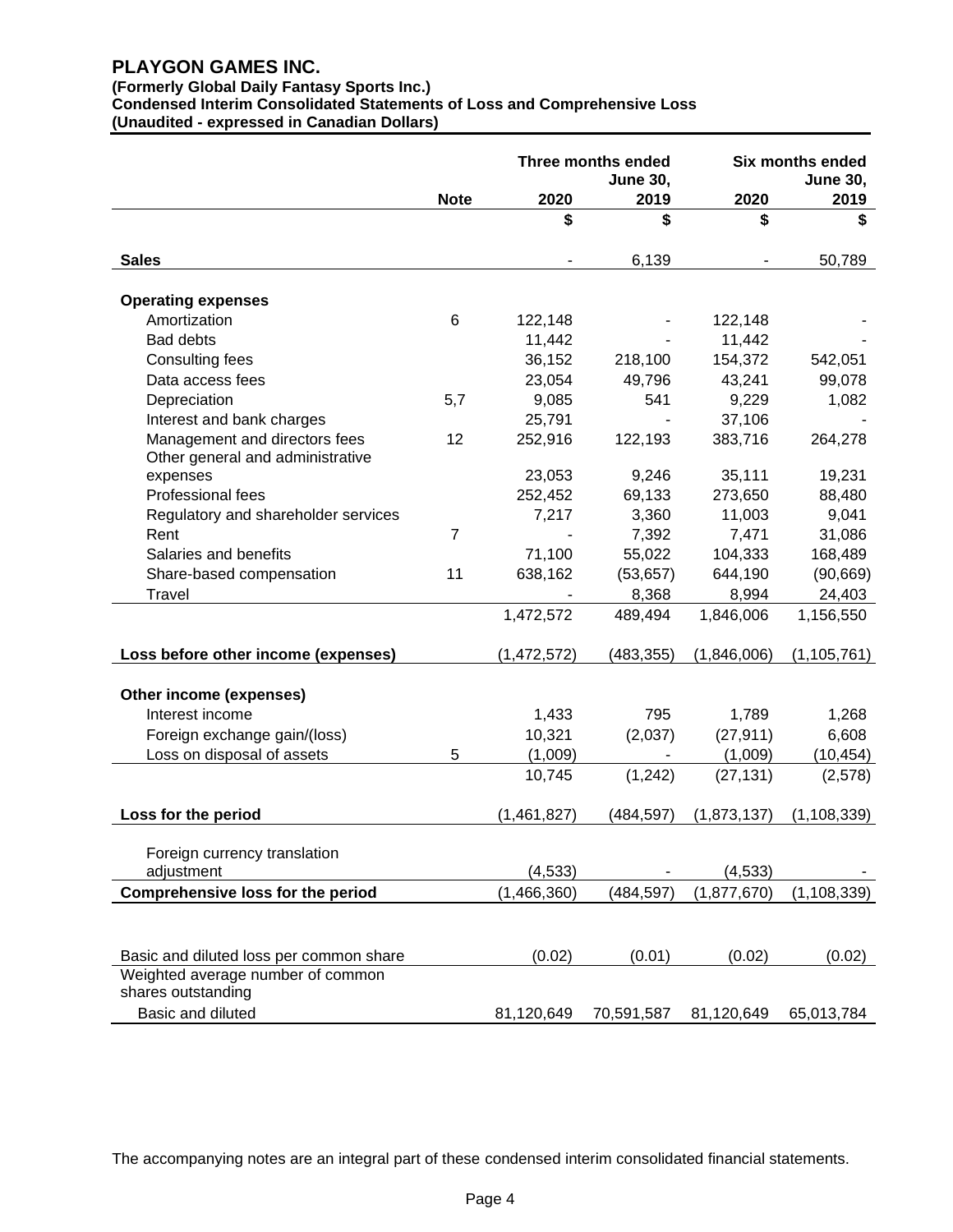# **(Formerly Global Daily Fantasy Sports Inc.) Condensed Interim Consolidated Statements of Cash Flows (Unaudited - expressed in Canadian Dollars)**

|                                                                                   | 2020        | Six months ended June 30,<br>2019 |
|-----------------------------------------------------------------------------------|-------------|-----------------------------------|
|                                                                                   | \$          | \$                                |
| Cash flows used in operating activities                                           |             |                                   |
| Loss for the period                                                               | (1,873,137) | (1, 108, 339)                     |
| Items not affecting cash:                                                         |             |                                   |
| Accrued interest expense                                                          | 16,758      |                                   |
| Amortization                                                                      | 122,148     |                                   |
| <b>Bad debt</b>                                                                   | 11,442      |                                   |
| Depreciation                                                                      | 9,229       | 1,082                             |
| Share-based compensation                                                          | 644,190     | (90, 669)                         |
| Loss on disposal of assets                                                        | 1,009       | 10,454                            |
| Unrealized foreign exchange                                                       | 3,639       |                                   |
| Changes in non-cash working capital:                                              |             |                                   |
| Amounts receivable                                                                | 10,733      | (6,350)                           |
| Sales tax receivable                                                              | (16, 545)   |                                   |
| Prepaids                                                                          | (623)       | 28,879                            |
| Other assets                                                                      |             | 3,311                             |
| Accounts payable and accrued liabilities                                          | 306,472     | 80,046                            |
|                                                                                   | (764, 685)  | (1,081,586)                       |
| Cash flows provided by investing activity<br>Cash acquired from asset acquisition | 30,206      |                                   |
|                                                                                   | 30,206      |                                   |
|                                                                                   |             |                                   |
| Cash flows provided by financing activities                                       |             |                                   |
| Loan proceeds                                                                     | 199,750     |                                   |
| Loan repayments                                                                   | (60,000)    |                                   |
| Interest paid on loans                                                            | (375)       |                                   |
| Long-term debt repayments                                                         | 20,000      |                                   |
| Shares issued for cash                                                            | 5,749,738   | 910,000                           |
| Share issuance costs                                                              | (753, 163)  |                                   |
| Share subscriptions received                                                      |             | 30,000                            |
|                                                                                   | 5,155,950   | 940,000                           |
|                                                                                   |             |                                   |
| Effect of foreign exchange on cash                                                | (6, 520)    |                                   |
| Change in cash during the period                                                  | 4,414,951   | (141, 586)                        |
| Cash, beginning of period                                                         | 90,292      | 268,730                           |
| Cash, end of period                                                               | 4,505,243   | 127,144                           |

**Supplemental disclosure with respect to cash flows** (Note 14)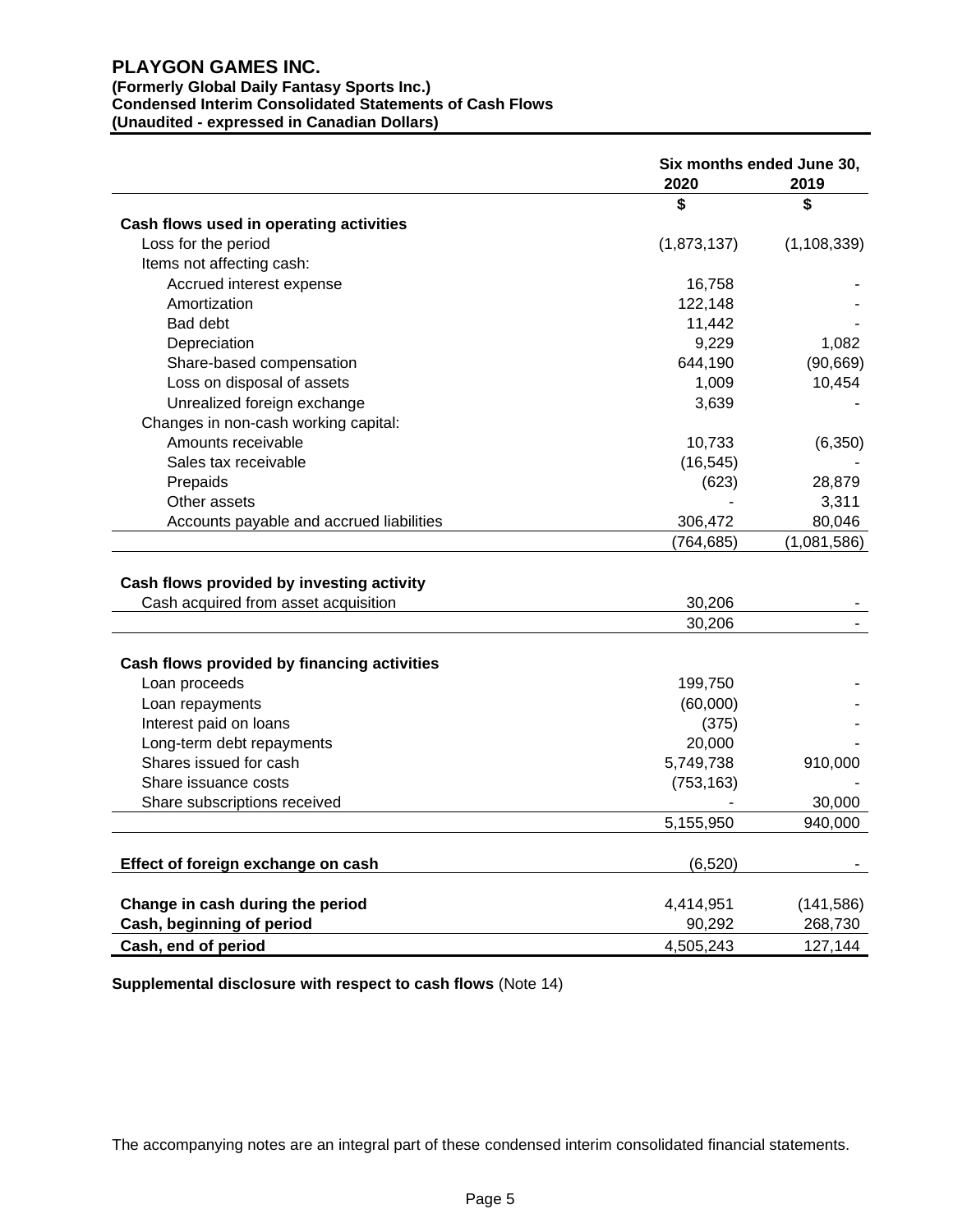**(Formerly Global Daily Fantasy Sports Inc.) Condensed Interim Consolidated Statements of Changes in Shareholders' Deficiency (Unaudited - expressed in Canadian Dollars)**

|                                         |               |               |                      |                 | <b>Accumulated</b><br><b>Other</b> |                |               |
|-----------------------------------------|---------------|---------------|----------------------|-----------------|------------------------------------|----------------|---------------|
|                                         |               |               | <b>Share</b>         |                 | Comprehensive                      |                |               |
|                                         | <b>Shares</b> | <b>Amount</b> | <b>Subscriptions</b> | <b>Reserves</b> | Loss                               | <b>Deficit</b> | Total         |
|                                         |               |               |                      | \$              |                                    | \$             | \$            |
| Balance, December 31, 2018              | 59,374,005    | 19,526,984    | 250,000              | 1,424,344       | $\blacksquare$                     | (21, 372, 283) | (170, 955)    |
| Shares issued for cash                  | 11,600,000    | 1,160,000     | (250,000)            |                 |                                    |                | 910,000       |
| Share subscriptions received            |               |               | 30,000               |                 |                                    |                | 30,000        |
| Share-based compensation                |               |               |                      | (90, 669)       |                                    |                | (90, 669)     |
| Loss for the period                     |               |               |                      |                 |                                    | (1, 108, 339)  | (1, 108, 339) |
|                                         |               |               |                      |                 |                                    |                |               |
| <b>Balance, June 30, 2019</b>           | 70,974,005    | 20,686,984    | 30,000               | 1,333,675       |                                    | (22, 480, 622) | (429, 963)    |
|                                         |               |               |                      |                 |                                    |                |               |
| Shares issued for cash                  | 3,400,000     | 339,985       | (30,000)             |                 |                                    |                | 309,985       |
| Share-based compensation                |               |               |                      | 83,012          |                                    |                | 83,012        |
| Loss for the period                     |               |               |                      |                 |                                    | (1, 150, 086)  | (1, 150, 086) |
|                                         |               |               |                      |                 |                                    |                |               |
| Balance, December 31, 2019              | 74,374,005    | 21,026,969    |                      | 1,416,687       |                                    | (23,630,708)   | (1, 187, 052) |
|                                         |               |               |                      |                 |                                    |                |               |
| Shares issued per acquisition agreement | 63,333,333    | 9,500,000     |                      |                 |                                    |                | 9,500,000     |
| Shares issued for cash                  | 38,331,588    | 5,749,738     |                      |                 |                                    |                | 5,749,738     |
| Shares issued for agent's fees          | 96,960        | 20,362        |                      |                 |                                    |                | 20,362        |
| Share issue costs                       |               | (905, 191)    |                      | 131,666         |                                    |                | (773, 525)    |
| Share-based compensation                |               |               |                      | 644,190         |                                    |                | 644,190       |
| Foreign exchange on translation         |               |               |                      |                 | (4, 533)                           |                | (4, 533)      |
| Loss for the period                     |               |               |                      |                 |                                    | (1,873,137)    | (1,873,137)   |
| Balance, June 30, 2020                  | 176,135,886   | 35,391,878    |                      | 2,192,543       | (4, 533)                           | (25, 503, 845) | 12,076,043    |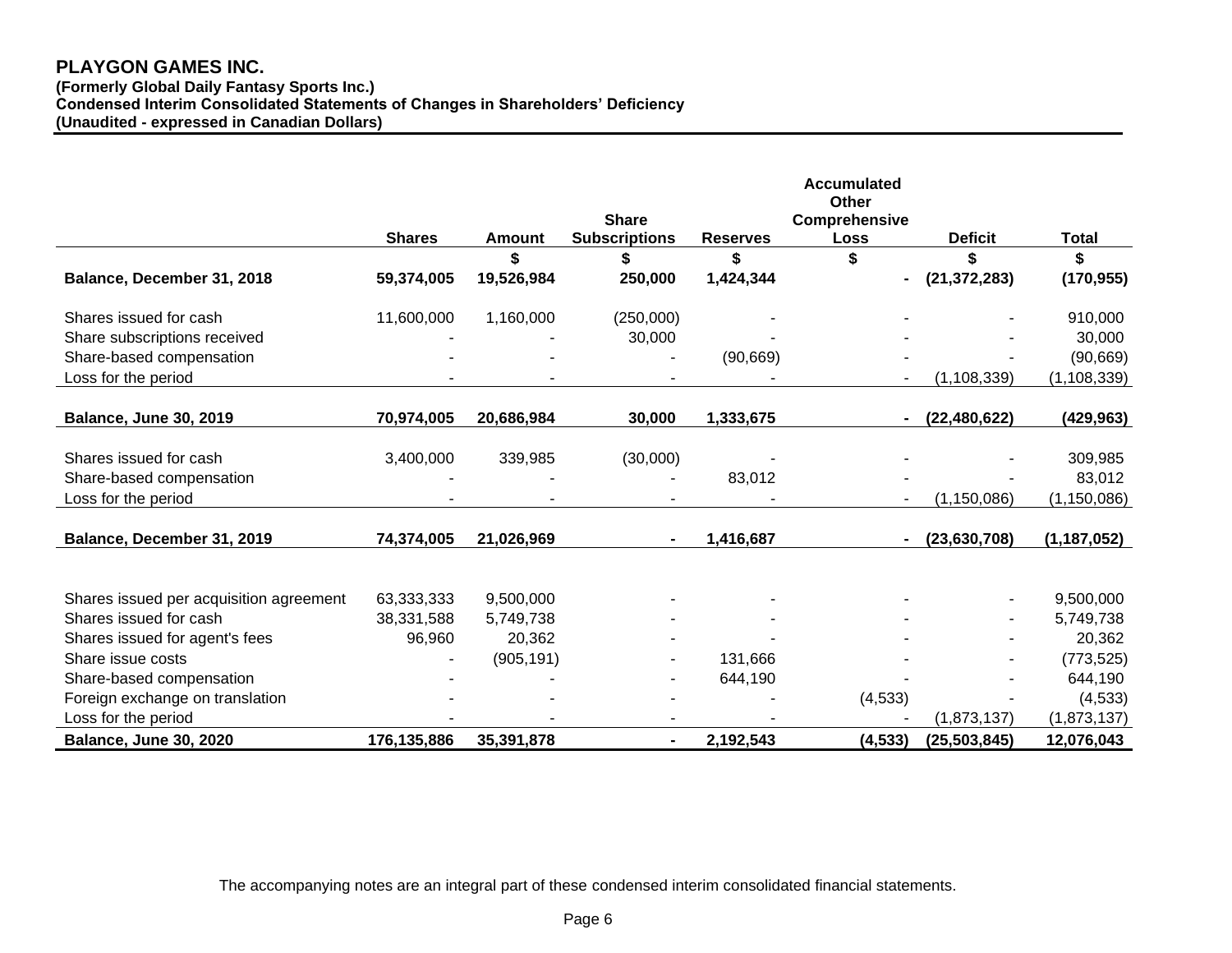# **1. NATURE AND CONTINUANCE OF OPERATIONS**

Playgon Games Inc. ("Playgon") (formerly Global Daily Fantasy Sports Inc.) was incorporated on December 2, 1985 under the laws of the Province of British Columbia. All references in this document to the "Company" refer to Playgon Games Inc. and its wholly owned subsidiaries. The Company is listed and traded on the TSX Venture Exchange ("TSXV") under the symbol "DEAL". The Company's principal office is located at #1305 - 1090 West Georgia Street, Vancouver, British Columbia V6E 3V7 Canada.

The Company's principal business is the development and licensing of digital content for the growing iGaming market. The Company provides a multi-tenant gateway that allows online operators the ability to offer their customers innovative iGaming software solutions. Its current software platform includes Live Dealer Casino, E-Table games and Daily Fantasy Sports which, through a seamless integration at the operator level, allows customer access without having to share or compromise any sensitive customer data. As a true business to business digital content provider, the Company's products are ideal turn-key solutions for online casinos, sportsbook operators, land-based operators, media groups, and big database companies.

On June 19, 2020, the Company purchased 100% of the outstanding shares of Playgon Interactive Inc. ("Playgon Interactive"), a Company incorporated under the laws of the Province of British Columbia. Playgon Interactive is in the business of developing online multi-player E-Table games and Live Dealer content that streams live casino games with dealers to online players. The acquisition of Playgon Interactive is being accounted for as an asset acquisition under IFRS 3 as Playgon Interactive did not meet the definition of a business (Note 3).

The Company's operations have been primarily funded from equity financings, which are dependent upon many external factors and may be difficult to secure or raise when required on terms acceptable to the Company or at all. As at June 30, 2020, the Company has working capital of \$1,082,729 (December 31, 2019 - \$1,188,205) and an accumulated deficit of \$25,503,845 (December 31, 2019 - \$23,630,708). The Company recognizes that its objectives and scope of expenditures may change with ongoing results and, as a result, it may be required to obtain additional financing. While the Company has been successful in securing financing in the past, there can be no assurance that it will be able to do so in the future.

On March 11, 2020 the World Health Organization ("WHO") declared coronavirus COVID-19 a global pandemic. In order to combat the spread of COVID-19 governments worldwide, including Canada, have enacted emergency measures including travel bans, legally enforced or self-imposed quarantine periods, social distancing and business and organization closures. These measures will have a significant, negative effect on the economy of all nations for an undeterminable period of time, the extent of which is also uncertain. These factors indicate the existence of a material uncertainty that may cast significant doubt about the Company's ability to continue as a going concern. If for any reason the Company is unable to continue as a going concern, it could impact the Company's ability to realize assets at their recognized values and to meet its liabilities in the ordinary course of business at the amounts stated in the unaudited condensed interim consolidated financial statements.

These condensed interim consolidated financial statements do not include any adjustments relating to the recoverability and classification of recorded asset amounts and classification of liabilities that might be necessary should the Company be unable to continue in existence.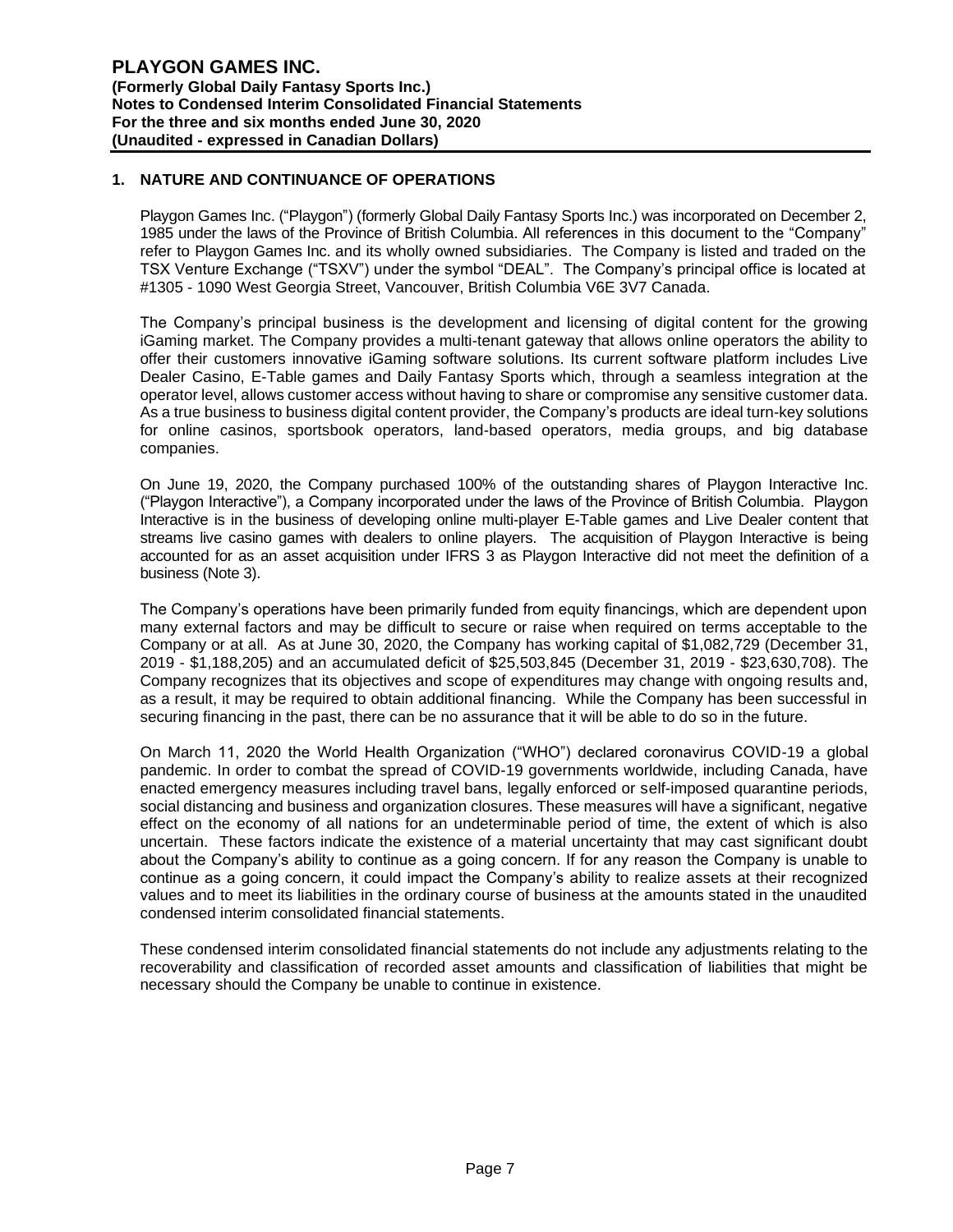# **2. SIGNIFICANT ACCOUNTING POLICIES**

The following is a summary of the significant accounting policies used in the preparation of these condensed interim consolidated financial statements.

### **Statement of compliance**

These condensed interim consolidated financial statements, including comparatives, have been prepared in accordance with International Accounts Standards ("IAS") 34, "Condensed Interim Financial Reporting" using accounting policies consistent with International Financial Reporting Standards ("IFRS") as issued by the International Accounting Standards Board ("IASB") and Interpretations issued by the International Financial Reporting Interpretations Committee ("IFRIC").

This condensed interim financial report does not include all of the information required of a full annual financial report and is intended to provide users with an update in relation to events and transactions that are significant to an understanding of the changes in financial position and performance of the Company since the end of the last annual reporting period. Therefore, it is recommended that this financial report be read in conjunction with the audited annual financial statements of the Company for the year ended December 31, 2019.

The accounting policies applied in preparation of these condensed interim consolidated financial statements are consistent with those applied and disclosed in the Company's audited consolidated financial statements for the year ended December 31, 2019, except for the following:

#### *Business combinations*

On January 1, 2020, the Company adopted the amendments to IFRS 3 *Business Combinations*. The amendment:

- clarifies minimum requirements to be a business,
- clarifies market participants ability to replace missing elements,
- clarifies the assessment of whether an acquired process is substantive,
- narrows the definition of outputs, and
- provides for an optional concentration test which is met if substantially all of the fair value of the gross net assets acquired is concentrated in a single identifiable asset or group of similar identifiable assets.

### **Basis of presentation**

The condensed interim consolidated financial statements of the Company have been prepared on an accrual basis and are based on historical costs, except for certain financial assets and liabilities that are measured at fair value. The consolidated financial statements are presented in Canadian dollars unless otherwise noted.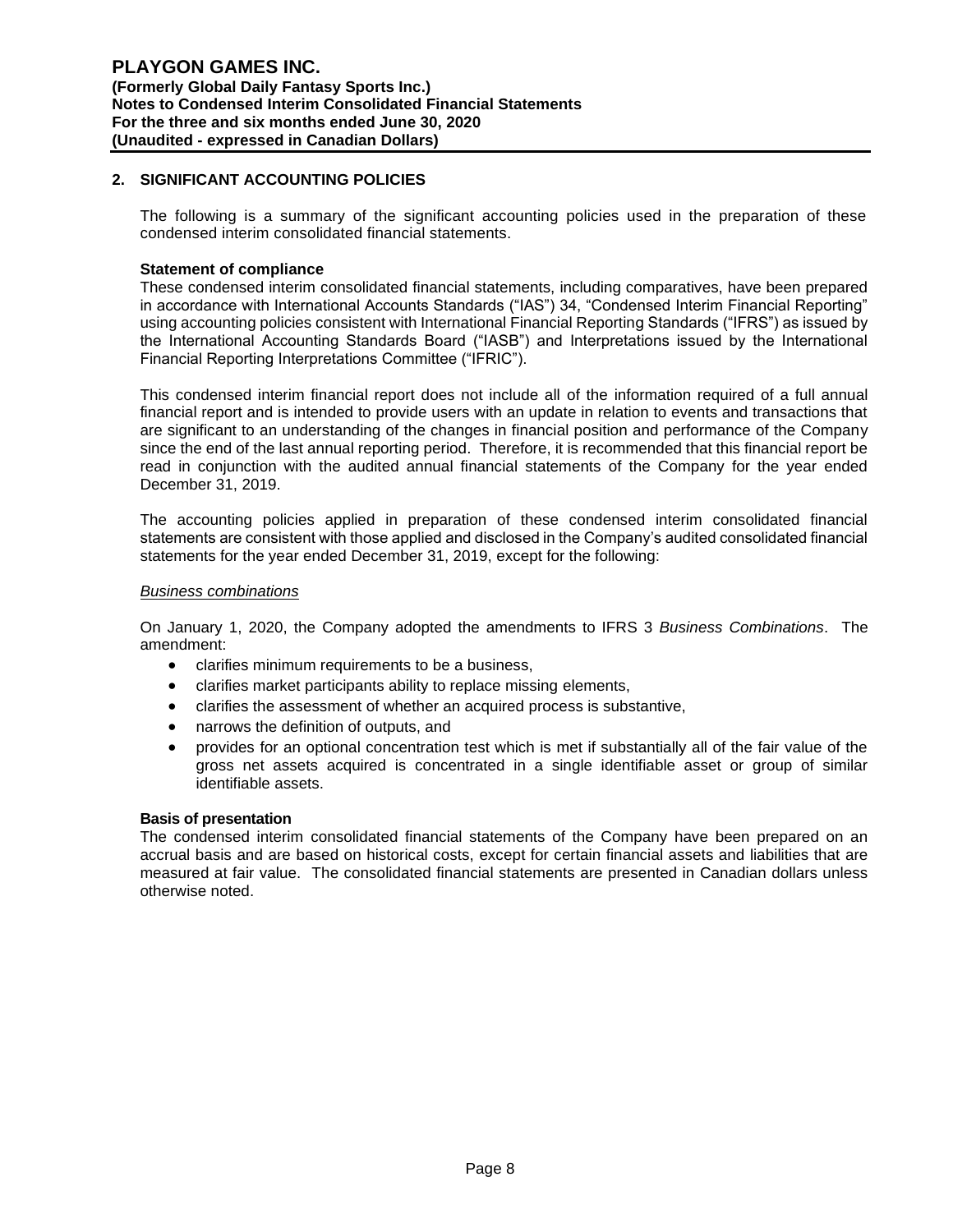### **Basis of consolidation**

These condensed interim consolidated financial statements include the accounts of the Company and its subsidiaries at the end of the reporting period as follows:

|                                                | Incorporation | Percentage owned |      |  |
|------------------------------------------------|---------------|------------------|------|--|
|                                                |               | 2020             | 2019 |  |
| Playgon Interactive Inc.                       | Canada        | 100%             | 100% |  |
| Companies owned by Playgon Interactive         |               |                  |      |  |
| Cleebo Games Inc.                              | Canada        | 100%             | -    |  |
| Bitrate Productions ("Bitrate")                | USA           | 100%             | -    |  |
| <b>GDFSI Malta Holding Limited</b>             | Malta         | 100%             | 100% |  |
| Companies owned by GDFSI Malta Holding Limited |               |                  |      |  |
| <b>GDFSI Malta Limited</b>                     | Malta         | 100%             | 100% |  |

On June 19, 2020, the Company acquired 100% of the shares of Playgon Interactive, a corporation incorporated under the laws of the Province of British Columbia (Note 3).

All significant intercompany accounts and transactions between the Company and its subsidiary have been eliminated upon consolidation.

Control exists when the Company has the power, directly or indirectly, to govern the financial and operating policies of an entity so as to obtain benefits from its activities. The financial statements of subsidiaries are included in the consolidated financial statements from the date that control commences until the date that control ceases.

#### **Use of estimates**

The preparation of these consolidated financial statements requires management to make certain estimates, judgments and assumptions that affect the reported amounts of assets and liabilities at the date of the financial statements and reported amounts of expense during the reporting period. Actual outcomes could differ from these estimates. These financial statements include estimates which, by their nature, are uncertain. The impacts of such estimates are pervasive throughout the financial statements, and may require accounting adjustments based on future occurrences. Revisions to accounting estimates are recognized in the period in which the estimates are revised and future periods if the revision affects both current and future periods. These estimates are based on historical experience, current and future economic conditions and other factors, including expectation of future events that are believed to be reasonable under the circumstances.

The following are critical judgments and estimations that management has made in the process of applying accounting policies that have the most significant effect on the amounts recognized in the financial statements:

### Functional currency

As at June 30, 2020, the functional currency of the Playgon and its subsidiaries is the Canadian dollar ("CAD") with the exception of Bitrate which has a functional currency of the United States dollar ("USD"). In determining the functional currency, management considered the currency that mainly influences the cost of providing goods and services in each jurisdiction in which the Company operates. As no single currency was clearly dominant the Company also considered secondary indicators including the currency in which funds from financing activities are denominated and the currency in which funds are retained.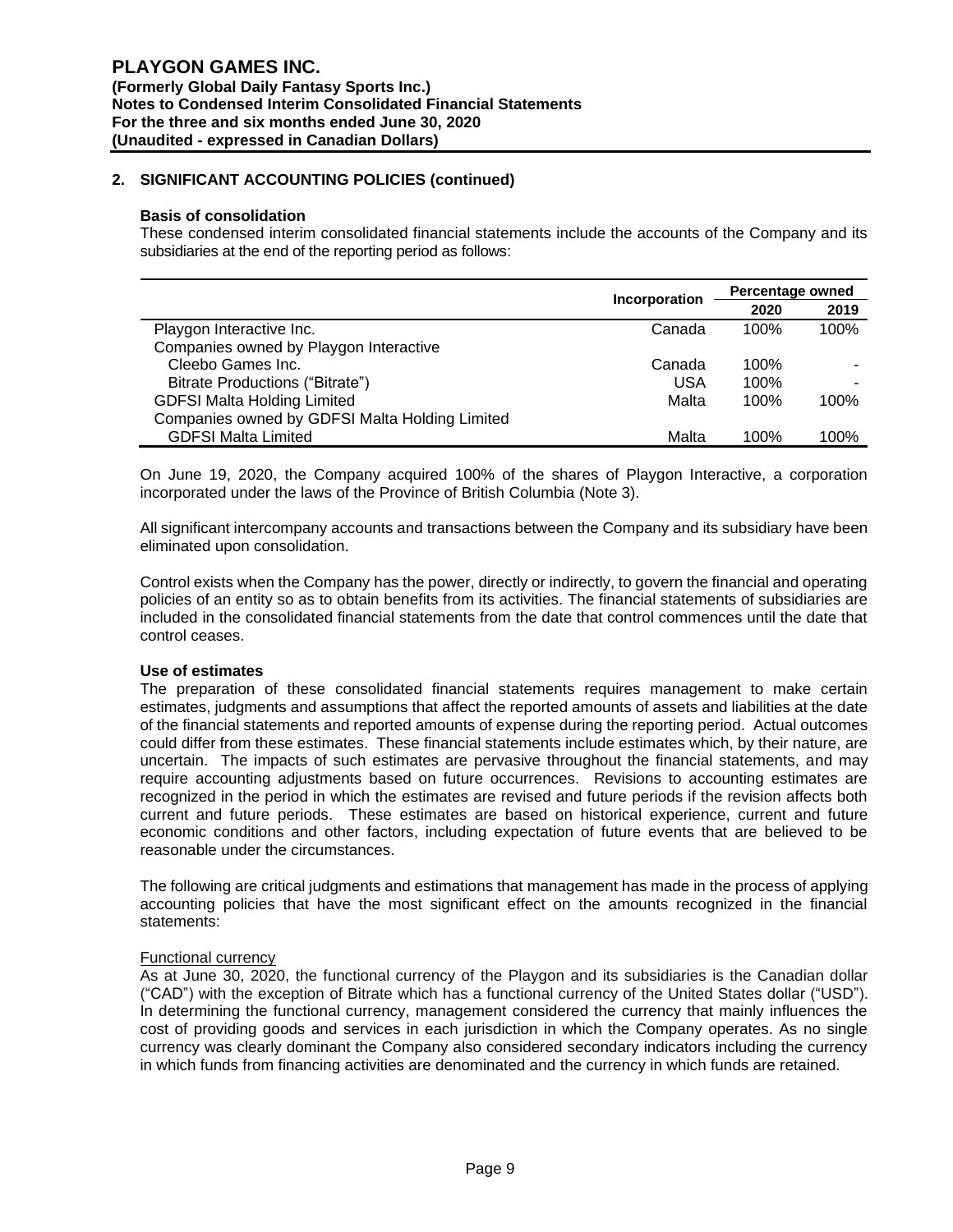### **Use of estimates (continued)**

#### Financial instruments

The determination of categories of financial assets and financial liabilities has been identified as an accounting policy which involves judgments or assessments made by management.

#### Income taxes

In assessing the probability of future taxable income in which deferred tax assets can be utilized, management makes estimates of future profits or losses adjusted for significant non-taxable income and expenses and specific limits to the use of any unused tax loss or credit. If a positive forecast of taxable income indicates the probable use of a deferred tax asset, especially when it can be utilized without a time limit, that deferred tax asset is usually recognized in full. The recognition of deferred tax assets that are subject to certain legal or economic limits or uncertainties is assessed individually by management based on the specific facts and circumstances.

#### Valuation of share-based compensation and investment in warrants

The Company uses the Black-Scholes Option Pricing Model for valuation of share-based compensation and other equity based payments. Option pricing models require the input of subjective assumptions including expected price volatility, interest rate, and forfeiture rate. Changes in the input assumptions can materially affect the fair value estimate and the Company's earnings and equity reserves.

#### Economic recoverability and probability of future economic benefits of intangible assets and amortization

Management has determined that intangible asset costs incurred which were capitalized may have future economic benefits and may be economically recoverable. Management uses several criteria in its assessments of economic recoverability and probability of future economic benefits including anticipated cash flows and estimated economic life. The amortization expense related to intangible assets is determined using estimates relating to the useful life of the intangible asset.

#### Valuation of right-of-use asset and lease liabilities

The application of IFRS 16 requires the Company to make judgements that affect the valuation of the rightof-use assets and the valuation of lease liabilities. These including assessing lease agreements to determine the contract term and interest rate used for discounting of future cash flows.

The lease term determined by the Company is comprised of the non-cancellable period of lease agreements, periods covered by an option to extend the lease if the Company is reasonably certain to exercise that option and periods covered by an option to terminate the lease if the Company is reasonably certain not to exercise that option.

The present value of the lease payment is determined using a discount rate representing the rate of a commercial mortgage rate, observed in the period when the lease agreement commences or is modified.

#### **Foreign currency translation**

The functional currency of an entity is the currency of the primary economic environment in which the entity operates. The functional currency of Playgon and its subsidiaries is the CAD with the exception of Bitrate which has a functional currency of the USD. The functional currency determinations were conducted through an analysis of the consideration factors identified in IAS 21, *The Effects of Changes in Foreign Exchange Rates*.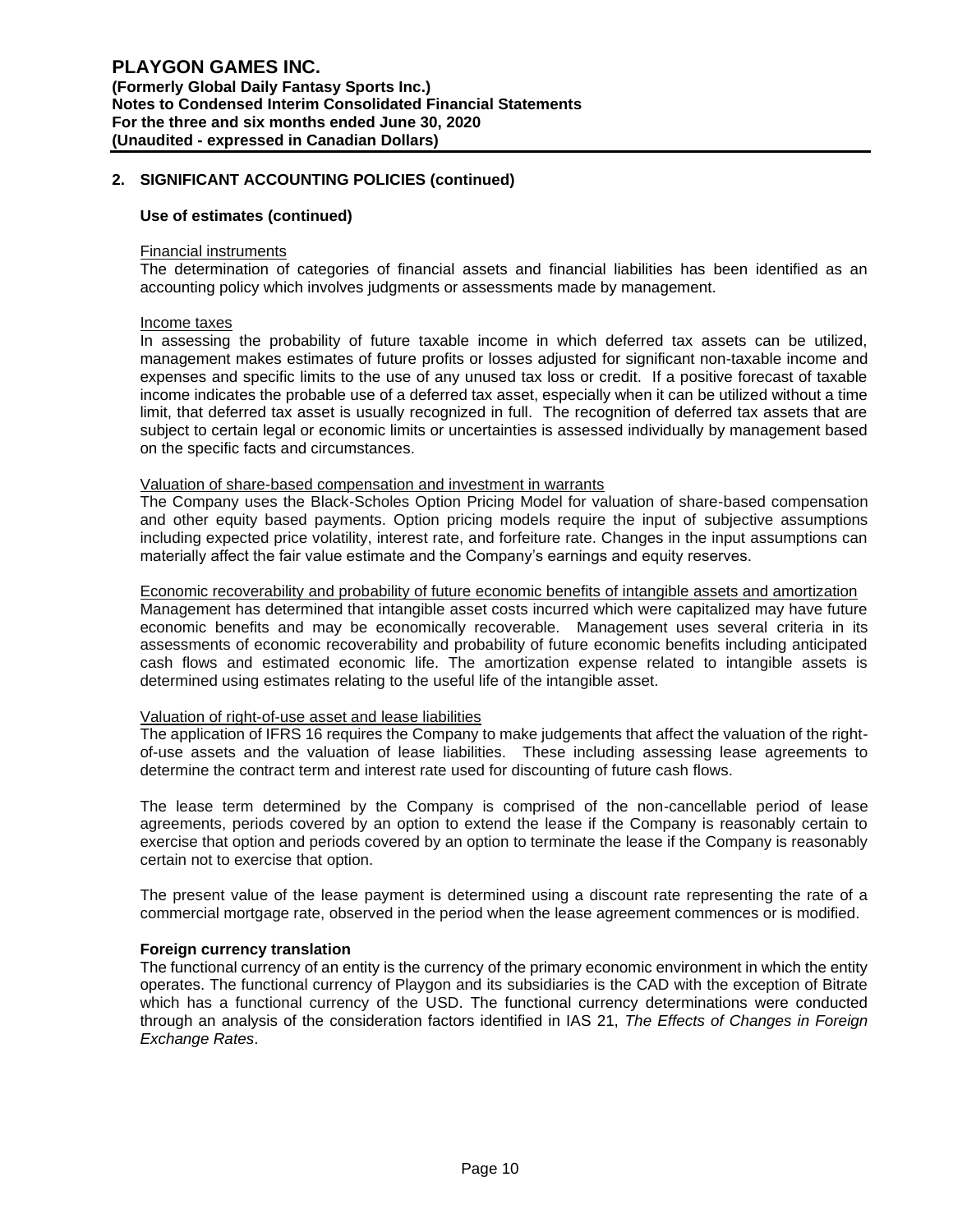### **Foreign currency translation (continued)**

Transactions in currencies other than CAD are recorded at exchange rates prevailing on the dates of the transactions. At the end of each reporting period, monetary assets and liabilities denominated in foreign currencies are translated at the period end exchange rate while non-monetary assets and liabilities in foreign currencies are translated at historical rates. Revenues and expenses are translated at the average exchange rates approximating those in effect during the reporting period.

For the purposes of presenting consolidated financial statements, the assets and liabilities of the Company's USD operations are translated into CAD at the exchange rate at the reporting date. The income and expenses are translated using average rate. Foreign currency differences that arise on translation for consolidation purposes are recognized in other comprehensive loss.

#### **Property and equipment**

Property and equipment is stated at historical cost less accumulated amortization and accumulated impairment losses.

Subsequent costs are included in the asset's carrying amount or recognized as a separate asset, as appropriate, only when it is probable that future economic benefits associated with the item will flow to the Company and the cost of the item can be measured reliably. The carrying amount of the replaced part is derecognized. All other repairs and maintenance are charged to the statement of loss and comprehensive loss during the financial period in which they are incurred.

Gains and losses on disposals are determined by comparing the proceeds with the carrying amount and are recognized in profit or loss.

Amortization is charged to earnings over the estimated useful lives using the declining balance method or straight-line basis as follows:

| Computer equipment      | 55%        |
|-------------------------|------------|
| Computer software       | 100%       |
| Furniture and equipment | <b>20%</b> |
| Other equipment         | <b>20%</b> |
| Leasehold improvements  | 5 vrs      |

In the year of acquisition, amortization is charged at one-half the above rates.

Property and equipment acquired during the year but not placed into use are not amortized until they are placed into use.

#### **Intangible asset**

Intangible assets acquired in business combinations and pursuant to asset purchases are recorded at their fair values. Intangible assets consists of licenses and costs incurred to develop software platforms and internet websites and mobile phone applications to promote, advertise and earn revenue with respect to the Company's business operations.

Development expenditures, including the cost of material, direct labour, and other direct costs are recognized as an intangible asset when the following recognition requirements are met:

- the development costs can be measured reliably;
- the project is technically and commercially feasible;
- the Company intends to and has sufficient resources to complete the project;
- the Company has the ability to use or sell the asset, and
- the asset will generate probable future economic benefits.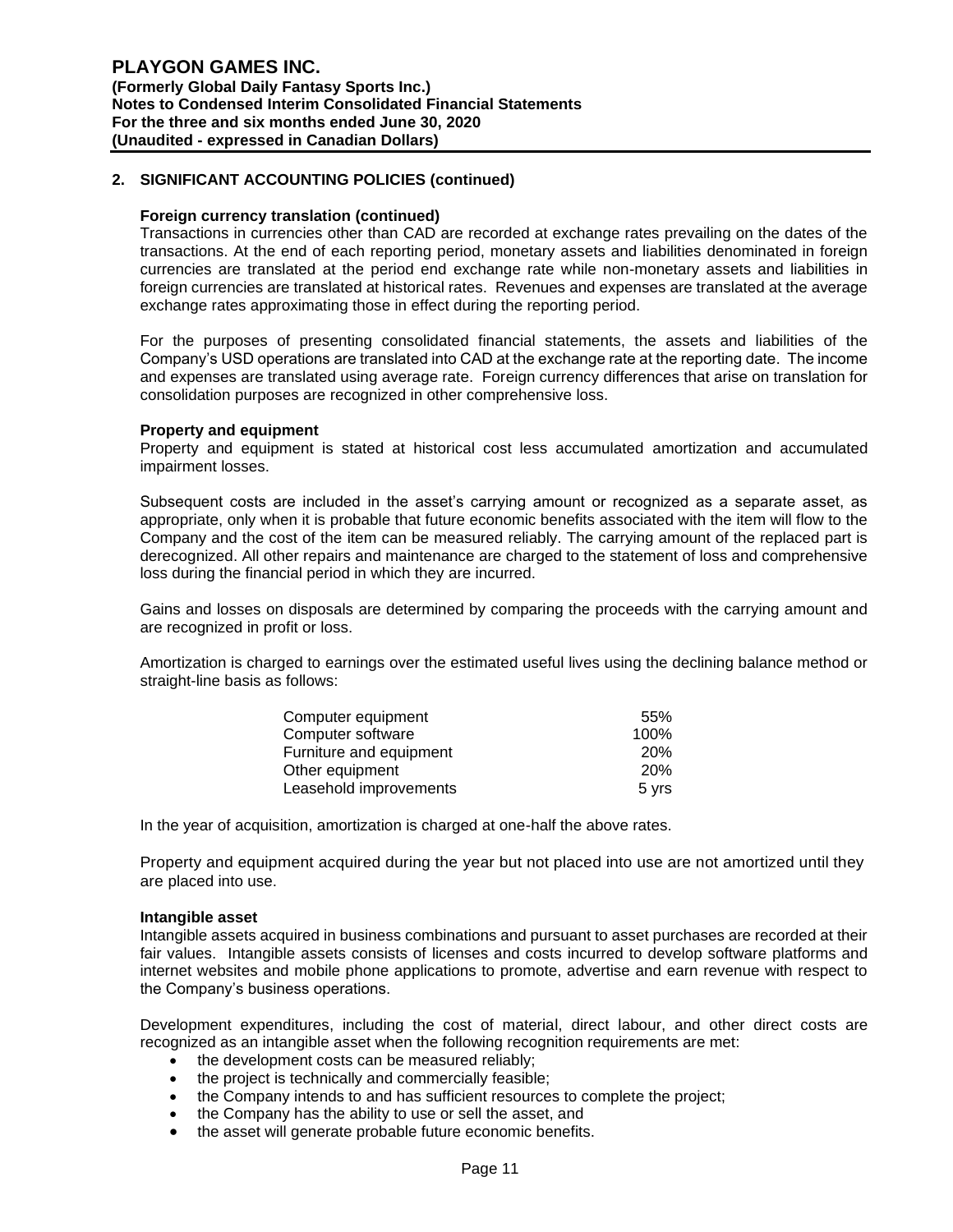#### **Intangible asset (continued)**

Intangible assets being developed are amortized once development is complete and the asset starts to generate income.

The Company's intangible asset has a finite life and is being amortized using the straight-line method over 5 years. The estimated useful life and amortization method are reviewed at the end of each reporting period, with the effect of any changes in estimate being accounted for on a prospective basis.

#### **Government grants**

The Company claims investment tax credits as a result of research and development. Investment tax credits are recognized against the related asset when they have been realized.

#### **Accounting pronouncements not yet adopted**

A number of amendments to standards and interpretations applicable to the Company are not yet effective for the six months ended June 30, 2020 and have not been applied in preparing these condensed interim consolidated financial statements nor does the Company expect these amendments to have a significant effect on its financial statements.

# **3. ACQUISITION**

On June 19, 2020, the Company acquired 16,850,447 (100%) common shares of Playgon Interactive through the issuance of 63,333,333 common shares of the Company at \$0.15 per common share for a total value of \$9,500,000. The acquisition has been treated as an acquisition of an intangible asset.

### The assets and liabilities of Playgon Interactive and its subsidiaries on acquisition were as follows:

|                                          | \$          |
|------------------------------------------|-------------|
| Cash                                     | 30,206      |
| Amounts receivable                       | 7,482       |
| Sales tax receivable                     | 50,952      |
| Prepaids                                 | 836         |
| Security deposit                         | 91.205      |
| Property and equipment                   | 631,816     |
| Intangible assets                        | 399,923     |
| Right-of-use asset                       | 186,460     |
| Accounts payable and accrued liabilities | (1,025,761) |
| Loans payable                            | (560,000)   |
| Long-term debt                           | (1,280,775) |
| Lease liability                          | (204, 332)  |
| Net liabilities                          | (1,671,988) |

The total consideration for the acquisition was as follows:

| Value of common shares issued | 9,500,000  |
|-------------------------------|------------|
| Net liabilities acquired      | 1,671,988  |
| Total consideration           | 11,171,988 |

The total consideration for the acquisition of Playgon Interactive and its subsidiaries has been added to intangible assets (Note 6).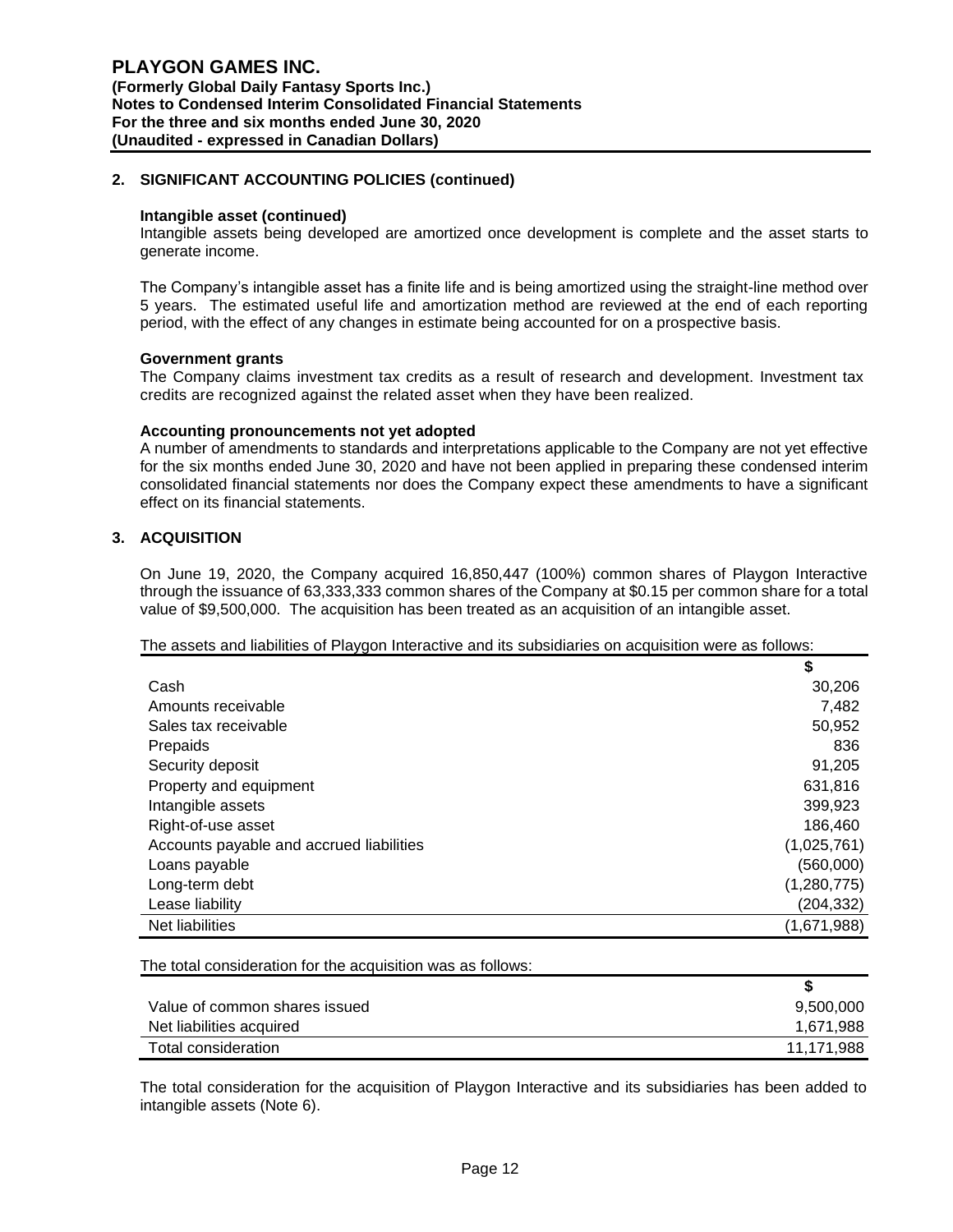# **4. OTHER ASSETS**

In October 2018 the Company's bank in Malta, Satabank, was directed by the Malta Financial Services Authority (MFSA) to refrain, cease and desist from taking further deposits into the accounts of its current customers. The MFSA also asked Ernst & Young, to take charge of the bank's assets for the purpose of safeguarding the interests of depositors and to assume control of the bank's business. The Company has 46,489 euro (CAD\$70,628) (December 31, 2019 - 46,489 euro (CAD\$67,865)) in two bank accounts at Satabank and is in the process of transferring these funds to a new bank in Malta. As the funds are not currently available, the cash amount has been categorized as "Other assets" in the condensed interim statement of financial position. Dialogue with Satabank is ongoing and the Company anticipates release in full of these funds in 2020.

# **5. PROPERTY AND EQUIPMENT**

|                      |                  |                 | <b>Furniture</b> |                  |                     |              |
|----------------------|------------------|-----------------|------------------|------------------|---------------------|--------------|
|                      |                  | <b>Computer</b> | and              | <b>Other</b>     | Leasehold           |              |
|                      | <b>Computers</b> | <b>Software</b> | <b>Equipment</b> | <b>Equipment</b> | <b>Improvements</b> | <b>Total</b> |
|                      | \$               | \$              | \$               | \$               | \$                  | \$           |
| Cost:                |                  |                 |                  |                  |                     |              |
| At December 31, 2018 |                  |                 | 24,854           |                  |                     | 24,854       |
| <b>Disposals</b>     |                  |                 | (16, 202)        |                  |                     | (16, 202)    |
| At December 31, 2019 |                  |                 | 8,652            |                  |                     | 8,652        |
|                      |                  |                 |                  |                  |                     |              |
| Acquired on          |                  |                 |                  |                  |                     |              |
| acquisition (Note 3) | 14,619           | 4,494           | 336,117          | 86,714           | 189,872             | 631,816      |
| Disposals            |                  |                 | (8,652)          |                  |                     | (8,652)      |
| Net exchange         |                  |                 |                  |                  |                     |              |
| differences          | 14               |                 | 929              | 261              | 572                 | 1,776        |
| At June 30, 2020     | 14,633           | 4,494           | 337,046          | 86,975           | 190,444             | 633,592      |
|                      |                  |                 |                  |                  |                     |              |
| <b>Amortization:</b> |                  |                 |                  |                  |                     |              |
| At December 31, 2018 |                  |                 | 11,231           |                  |                     | 11,231       |
| Additions            |                  |                 | 2,016            |                  |                     | 2,016        |
| <b>Disposals</b>     |                  |                 | (5,748)          |                  |                     | (5, 748)     |
| At December 31, 2019 |                  |                 | 7,499            |                  |                     | 7,499        |
| <b>Additions</b>     | 254              | 145             | 2,222            | 536              | 6,072               | 9,229        |
| <b>Disposals</b>     |                  |                 | (7,643)          |                  |                     | (7, 643)     |
| Net exchange         |                  |                 |                  |                  |                     |              |
| differences          |                  |                 | 3                | 1                | 6                   | 10           |
| At June 30, 2020     | 254              | 145             | 2,081            | 537              | 6,078               | 9,095        |
|                      |                  |                 |                  |                  |                     |              |
| Net book value:      |                  |                 |                  |                  |                     |              |
| At December 31, 2019 |                  |                 | 1,153            |                  |                     | 1,153        |
| At June 30, 2020     | 14,379           | 4,349           | 334,965          | 86,438           | 184,366             | 624,497      |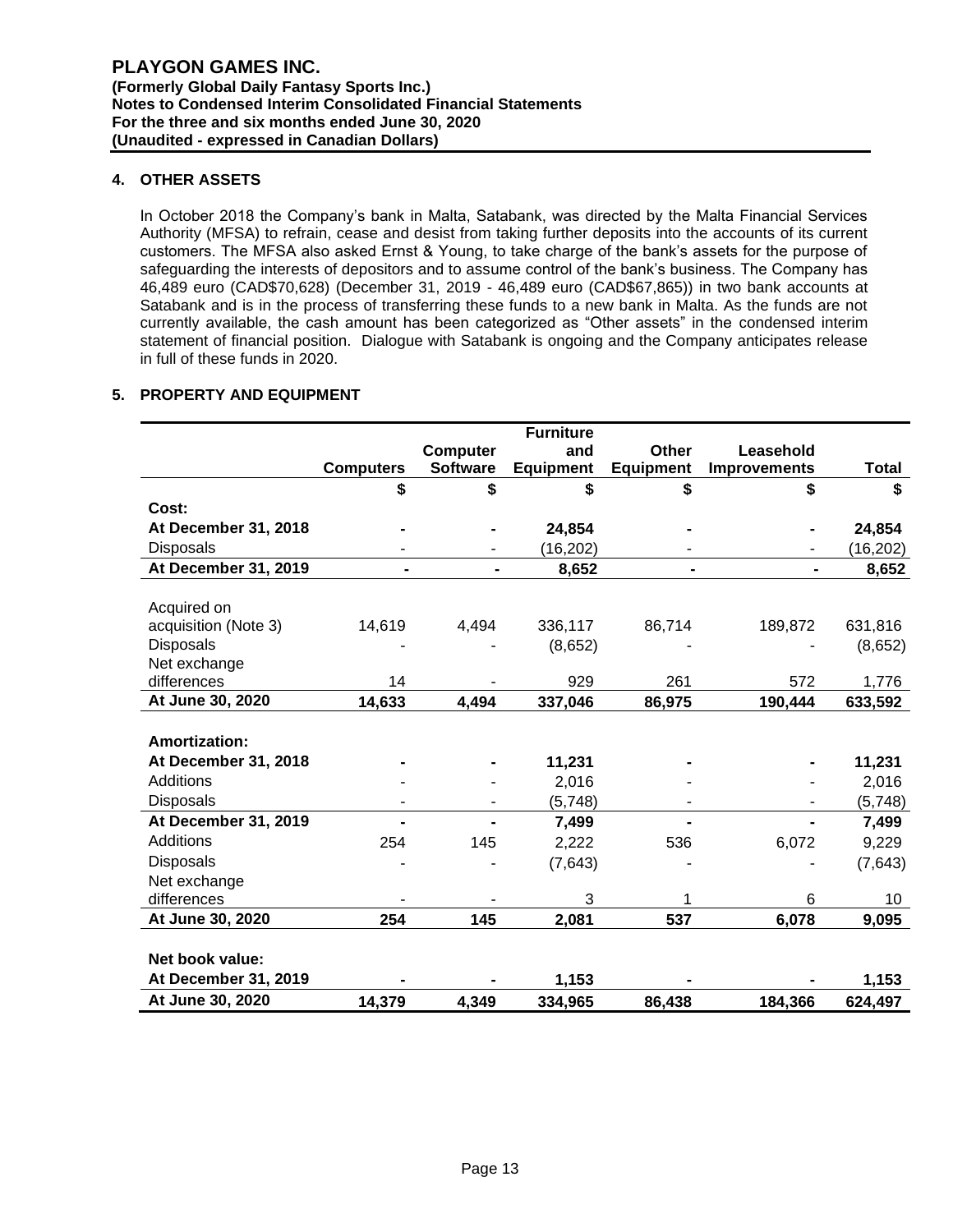**(Formerly Global Daily Fantasy Sports Inc.) Notes to Condensed Interim Consolidated Financial Statements For the three and six months ended June 30, 2020 (Unaudited - expressed in Canadian Dollars)**

# **6. INTANGIBLE ASSETS**

|                                                | <b>Licenses</b> | Gaming          |            |
|------------------------------------------------|-----------------|-----------------|------------|
|                                                |                 | <b>Platform</b> | Total      |
|                                                | \$              | \$              | S          |
| Cost:                                          |                 |                 |            |
| At December 31, 2018 and 2019                  |                 |                 |            |
| Acquired on acquisition (Note 3)               |                 | 11,571,911      | 11,571,911 |
| At June 30, 2020                               | $\blacksquare$  | 11,571,911      | 11,571,911 |
| Amortization:<br>At December 31, 2018 and 2019 |                 |                 |            |
| Additions                                      |                 | 122,148         | 122,148    |
| At June 30, 2020                               |                 | 122,148         | 122,148    |
| Net book value:<br>At December 31, 2019        |                 |                 |            |
| At June 30, 2020                               |                 | 11,449,763      | 11,449,763 |

# **Licenses**

The Company has grouped the following intangible assets into one cash generating unit ("CGU") for the purposes of impairment testing.

a) On May 12, 2016 the Company entered into an agreement (the "Bellwether Agreement") with Bellwether Technologies, Inc. ("Bellwether"), a privately owned Nevada corporation, pursuant to which Bellwether granted the Company a perpetual license for a software platform license (the "Bellwether Platform License"), agreed to develop a proprietary software system (the "DFS Product") and agreed to provide maintenance and support of the Bellwether Platform License and DFS Product (the "Bellwether Support") for a two year period until May 2018.

In consideration for the Bellwether Platform License, the Company agreed to pay Bellwether a onetime license fee of US\$400,000, of which US\$150,000 (\$194,685) was paid on May 26, 2016 and US\$250,000 was due upon the completion and sign-off by the Company of the Phase III - Beta Testing of the DFS Product and receipt of all documentation of the DFS Product and Bellwether Platform License, this was paid in January 2018. As at December 31, 2019, the Company has paid Bellwether development fees totaling \$2,147,972 in connection with the development of the DFS Product. The Company has paid Bellwether \$490,998 for the 24 month period to December 31, 2019, for software support and maintenance.

This license was fully impaired during the year ended December 31, 2018.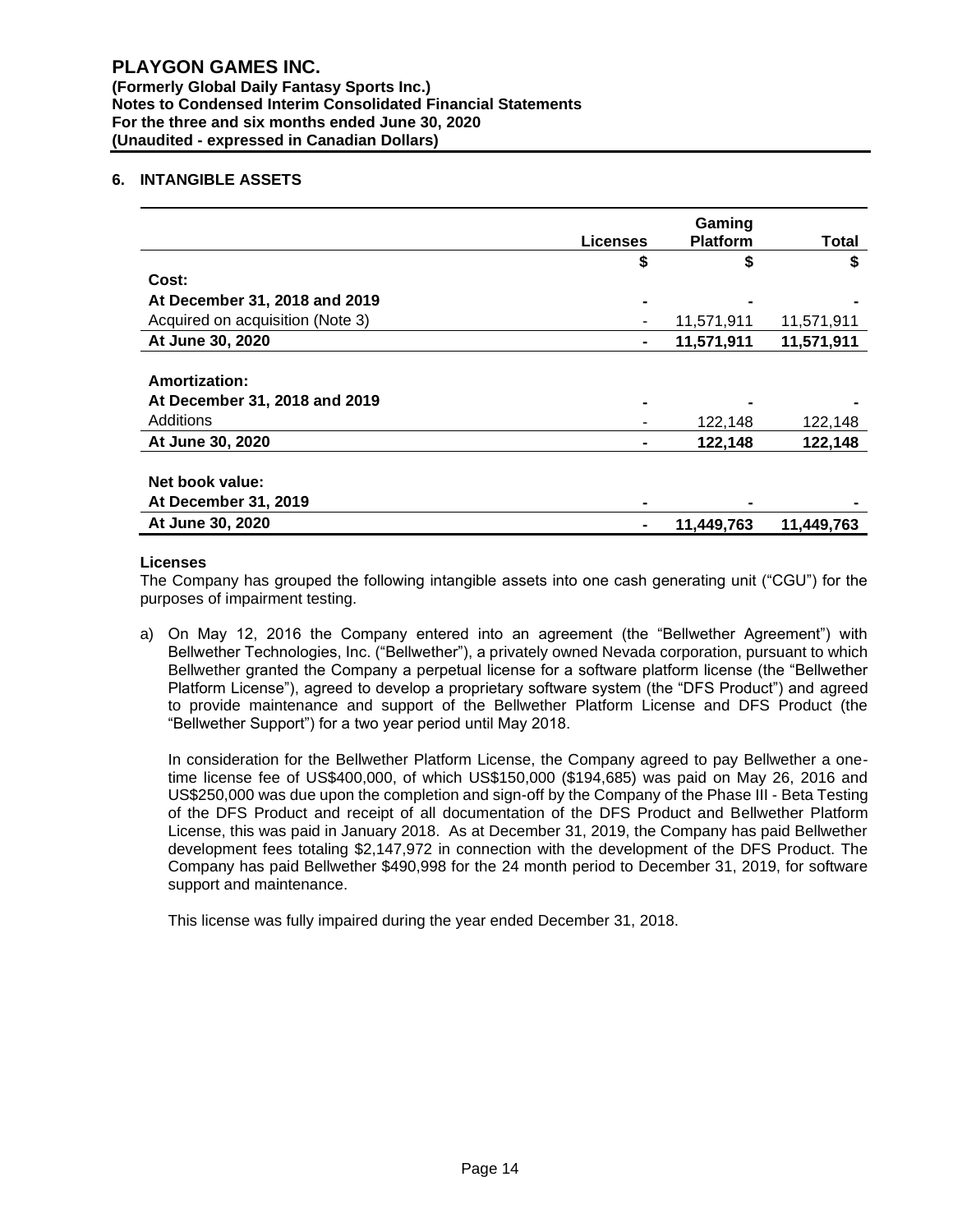# **6. INTANGIBLE ASSETS (continued)**

# **Licenses (continued)**

b) On May 31, 2016, the Company entered into an agreement (the "NYX Agreement") with NYX Digital Gaming (USA), LLC ("NYX"), a wholly-owned subsidiary of NYX Gaming Group Limited, (NYX Gaming Group Limited which in turn was purchased by Scientific Games Corporation (NASDAQ: SGMS) ("SGC") in January 2018. Scientific Games a global leader in technology-based gaming systems, table games, table products and instant games, and a leader in products, services and content for gaming, lottery and interactive gaming markets), established a strategic relationship with NYX to develop and distribute the DFS Product on NYX's proprietary suite of software files (the "OGS Platform") to NYX clients. As part of the strategic relationship the Company and NYX will co-operate in the development of DFS Product and NYX granted the Company an exclusive, irrevocable, non-transferable (except to an affiliate or a third party non-competitor of NYX) worldwide right to distribute the DFS Product on the OGS network (the "Network Distribution Rights") and an exclusive, irrevocable, non sub-licensable and non-transferable (except to an affiliate or a third party non-competitor of NYX) worldwide licence to use and exploit the OGS Platform and to use, display, install, copy and create derivative works or otherwise exploit, the OGS Platform in connection with the distribution of the DFS Product on the OGS network (the "OGS Licence"). NYX also agreed to offer and promote the DFS Product to its current and future customer base as its sole daily fantasy sports solution and to use its sales and marketing teams to maximize commercial exploitation of the DFS Product throughout the OGS network.

In consideration for the Network Distribution Rights and the OGS Licence, the Company paid NYX \$159,488 (US\$125,000) on April 12, 2016 and, on August 5, 2016, made a further payment of \$163,175 (US\$125,000).

The Company must also make a payment of US\$250,000 to NYX upon the commercial launch of the DFS Product on the OGS Platform and the OGS network (the "Commercial Launch"). In addition, the Company will pay to NYX a monthly royalty (the "DFS Royalty"), comprising the greater of 30% net gaming revenue earned from the use of the OGS Platform and OGS network to distribute the DFS Product or minimum royalty of US\$5,000 per month for the first 24 months, and US\$10,000 thereafter.

The Company's obligation to remit the applicable DFS Royalty will begin 30 days after the Commercial Launch. The term of the NYX Agreement is five years from the Commercial Launch, which initial term may be renewed by the Company on written notice to NYX for an additional five year period. The development work for the integration of the DFS product into the OGS Platform and OGS network has not been fully completed as the Company has not yet signed with a NYX customer.

This license was fully impaired during the year ended December 31, 2018.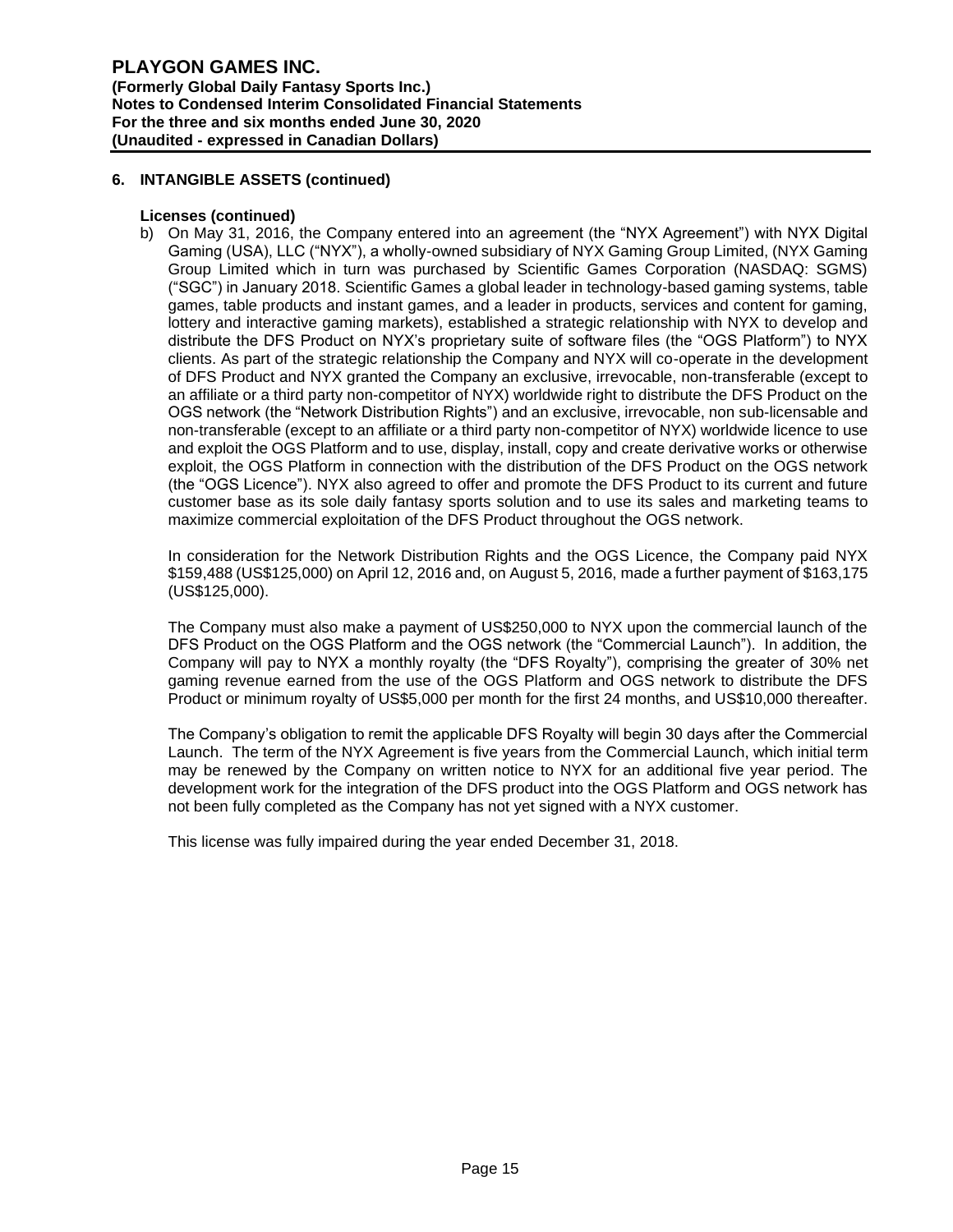### **6. INTANGIBLE ASSETS (continued)**

### **Licenses (continued)**

c) On May 26, 2017 the Company announced that, effective May 11, 2017, the Company entered into an asset purchase agreement (the "Mondogoal Purchase") with Mondogoal whereby the Company purchased Mondogoal's operating assets consisting of intellectual property, trademarks and client contracts (the "Mondogoal Purchased Assets") for the Company's DFS B2B operations to be conducted in Italy. The purchase price paid for the Mondogoal Purchased Assets was US\$247,500 plus certain unpaid liabilities of Mondogoal related to the assets. In addition, the Company agreed to pay Mondogoal an amount equal to the value of the net gaming revenues derived from the Mondogoal Purchased Assets during each of the first three anniversary periods, to be payable in common shares of the Company that are priced in the context of the market (the "Earn-out Shares") to a maximum of US\$300,000 and subject to TSXV approval. As of June 30, 2020, no Earn-out Shares have been issued.

Mondogoal has ceased operations and has failed to perform its obligations under the Mondogoal Purchase. The Company believes it has no further obligations owing under the Mondogoal Purchase and has the right to certain damages under the Mondogoal Purchase. The Company has no customers using Mondogoal's operating assets it acquired as three of Mondogoal's Italian operators were not renewed on July 31, 2019.

This license was fully impaired during the year ended December 31, 2018.

# **7. RIGHT-OF-USE ASSETS AND LEASE LIABILITIES**

### **Right-of-use asset**

|                                  | <b>Office Lease</b> |
|----------------------------------|---------------------|
|                                  | \$                  |
| Cost:                            |                     |
| At December 31, 2019             |                     |
| Acquired on acquisition (Note 3) | 186,459             |
| Net exchange difference          | 563                 |
| At June 30, 2020                 | 187,022             |
|                                  |                     |
| Depreciation:                    |                     |
| At December 31, 2019             |                     |
| Additions                        |                     |
| At June 30, 2020                 |                     |
|                                  |                     |
| Net book value:                  |                     |
| <b>At December 31, 2019</b>      |                     |
| At June 30, 2020                 | 187,022             |

Depreciation of right-of-use assets is calculated using the straight-line method over the remaining lease term.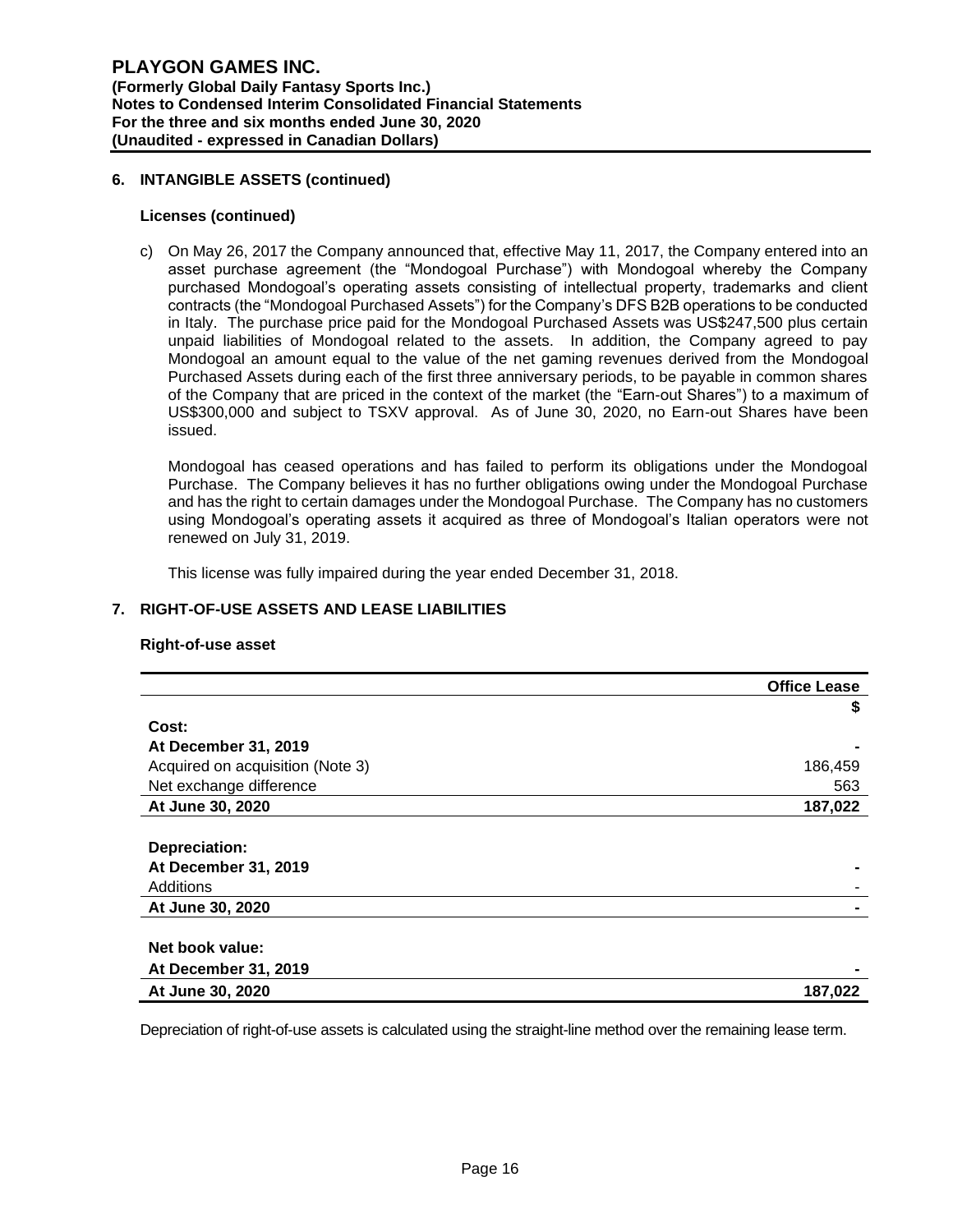# **7. RIGHT-OF-USE ASSETS AND LEASE LIABILITIES (continued)**

### **Lease liability**

|                                  | <b>June 30,</b><br>2020 |
|----------------------------------|-------------------------|
|                                  |                         |
| Balance, beginning of period     |                         |
| Acquired on acquisition (Note 3) | 204,332                 |
| Net exchange difference          | 617                     |
|                                  | 204,949                 |
| Less: current portion            | (149, 646)              |
| Balance, end of period           | 55,303                  |

The remaining minimum future lease payments, excluding estimated operating costs, for the term of the lease including assumed renewal periods are as follows:

| July 1, 2020 to December 31, 2020    | \$94,151 (US\$68,290)  |
|--------------------------------------|------------------------|
| January 1, 2021 to December 31, 2021 | \$136,850 (US\$99,261) |

# **8. ACCOUNTS PAYABLE AND ACCRUED LIABILITIES**

|                                   | <b>June 30,</b><br>2020 | December 31,<br>2019 |
|-----------------------------------|-------------------------|----------------------|
|                                   | \$                      | S                    |
| Accounts payable                  | 1,727,057               | 979,246              |
| <b>Accrued liabilities</b>        | 580,630                 | 37,670               |
| Payroll taxes payable             | 110,941                 | 88,461               |
| Accrued interest payable (Note 9) | 35,365                  |                      |
|                                   | 2,453,993               | 1,105,377            |

# **9. LOANS PAYABLE**

|                                  | <b>Third Party</b> |
|----------------------------------|--------------------|
|                                  | Loans              |
|                                  | \$                 |
| Balance, December 31, 2018       |                    |
| Advance                          | 300,000            |
|                                  |                    |
| Balance, December 31, 2019       | 300,000            |
| Advance                          | 199,750            |
| Acquired on acquisition (Note 3) | 560,000            |
| Repayment - cash                 | (60,000)           |
|                                  |                    |
| <b>Balance, June 30, 2020</b>    | 999,750            |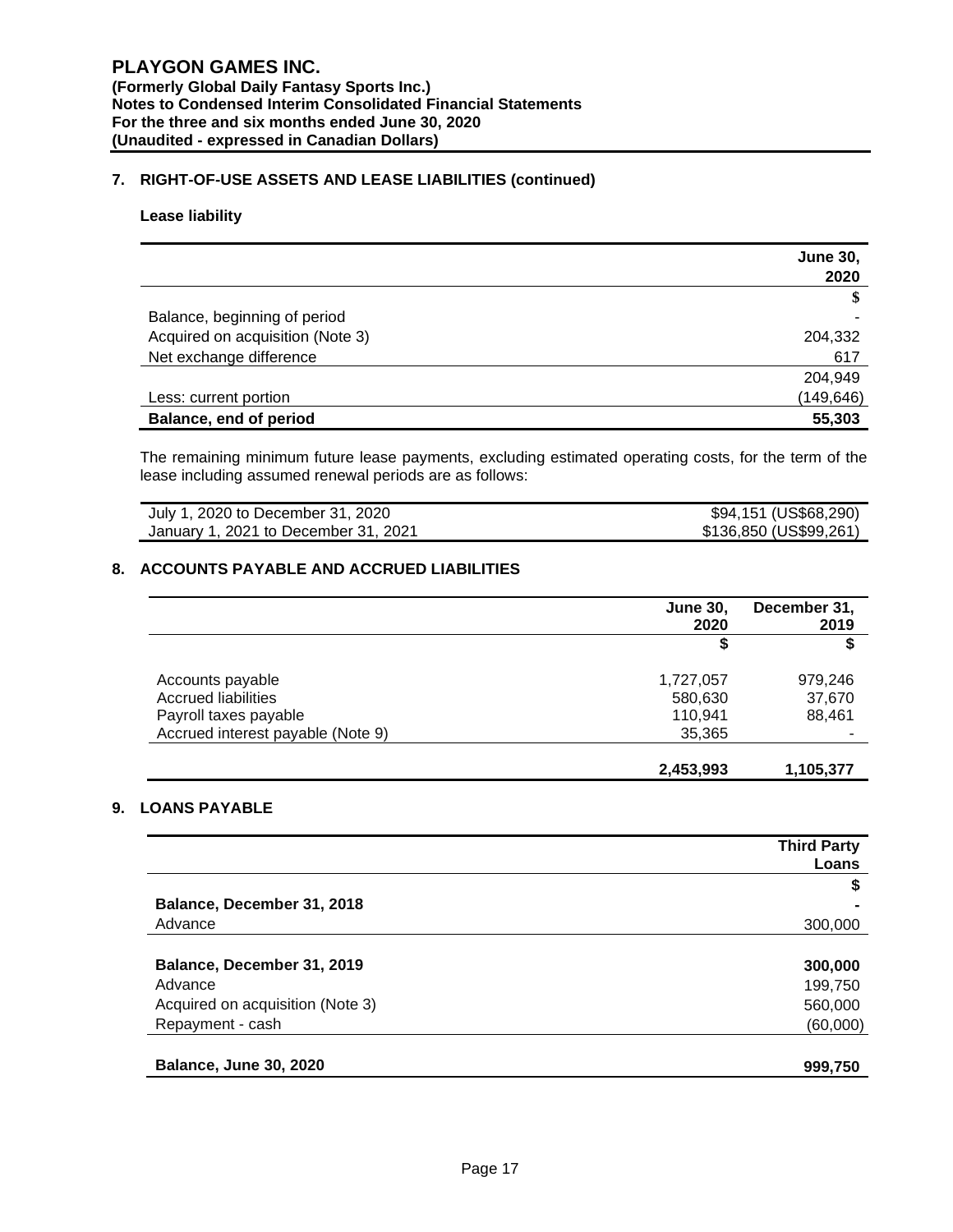# **9. LOANS PAYABLE (continued)**

### **Third party loans**

As at June 30, 2020, the Company owes various third party lenders \$999,750. The loans are secured by assets of the Company with due dates ranging from demand loans to periods of one year and interest rates ranging from 0% to 12% per annum. As at June 30, 2020, the amount outstanding was due on demand and incurred interest of 12% per annum. Interest of \$35,365 (December 31, 2019 - \$Nil) remains outstanding and is included in accounts payable and accrued liabilities.

### **10. LONG-TERM DEBT**

|                                     | <b>Third Party</b><br>Loans | <b>CEBA</b> | Total     |
|-------------------------------------|-----------------------------|-------------|-----------|
|                                     | \$                          |             |           |
| Balance, December 31, 2018 and 2019 |                             |             |           |
| Advance                             | ۰                           | 50,000      | 50,000    |
| Acquired on acquisition (Note 3)    | 1,250,775                   | 30,000      | 1,280,775 |
| Repayment - cash                    |                             | (30,000)    | (30,000)  |
| Foreign exchange adjustment         | 3,371                       |             | 3,371     |
|                                     |                             |             |           |
| <b>Balance, June 30, 2020</b>       | 1,254,146                   | 50,000      | 1,304,146 |

#### **Third party loans**

As at June 30, 2020 the Company has \$133,660 and US\$822,194 (CAD\$ - 1,120,486) owing to various third party lenders. The loans are secured by assets of the Company and bear interest at 5% per annum. The loan repayment schedule is based on an amount equal to 25% of the free cash flow of the Company, that is cash flow generated by operations after deducting all expenditures ("Available Cash Flow"). As at June 30, 2020 the Company does not expect to have Available Cash Flow, over the next twelve months, for the purposes of debt repayments and has recorded the debt as a long-term liability. The Company evaluates the likelihood of having Available Cash Flow for debt repayments on a quarterly basis.

### **Canada Emergency Business Account ("CEBA")**

As at June 30, 2020, the Company owes the Government of Canada \$50,000 in relation to two loans received under the Canada Emergency Business Account ("CEBA") program. The CEBA loans are interest free and mature December 31, 2022. Should the Company repay the balance of the loans before the maturity date, 25% of the loan will be forgiven.

During the six months ended June 30, 2020, the Company received \$80,000 in CEBA loans of which \$30,000 has been repaid.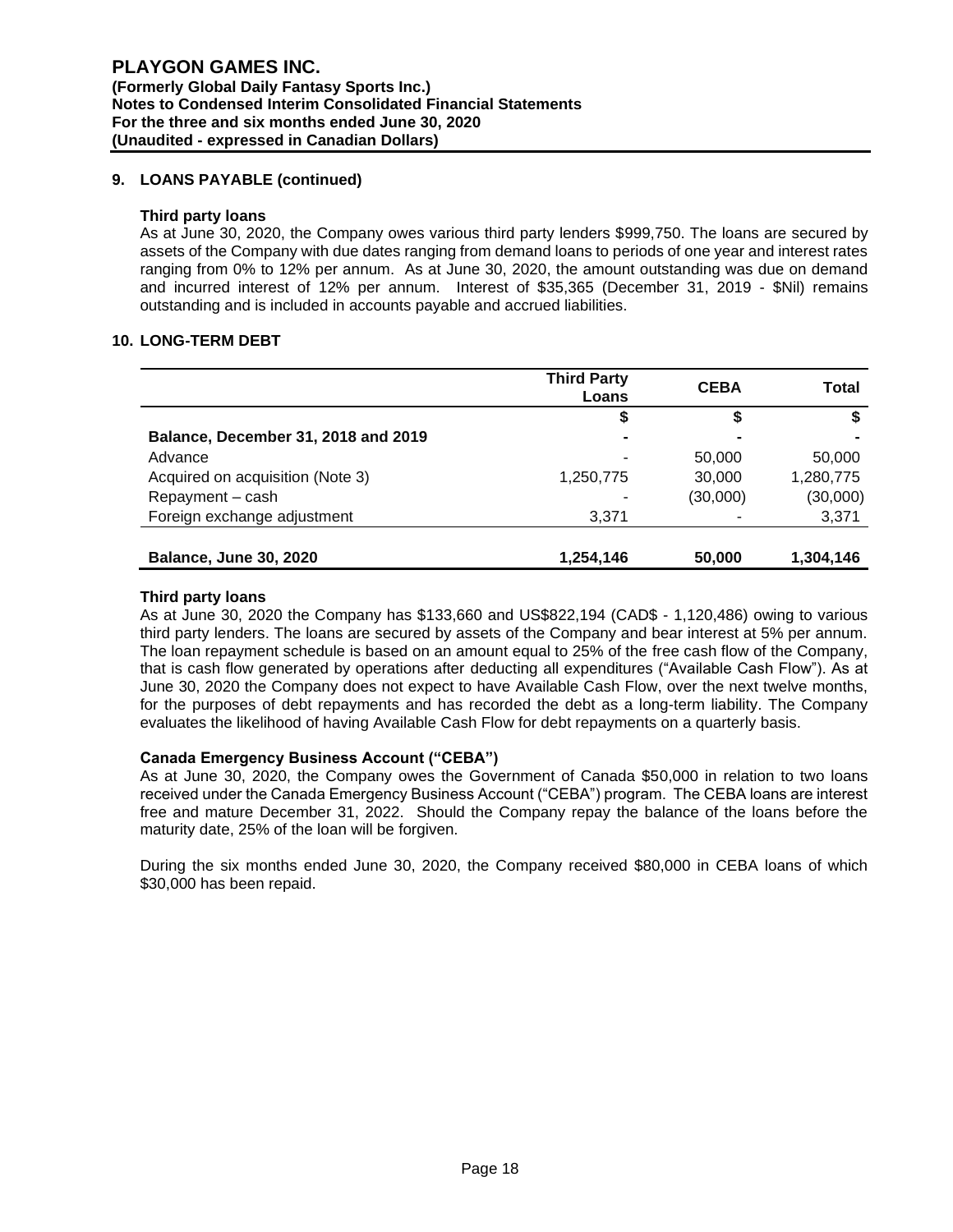# **11. SHARE CAPITAL AND RESERVES**

### **Authorized share capital**

The Company is authorized to issue an unlimited number of common shares without par value.

#### **Issued share capital**

During the six months ended June 30, 2020:

- the Company issued 63,333,333 common shares at \$0.15 per common share for a total value of \$9,500,000 for the acquisition of Playgon Interactive (Note 3). Pursuant to the terms of the Playgon Acquisition 4,608,891 Common Shares (the "Indemnity Escrow Consideration Shares"), were placed in escrow to satisfy any indemnity claims. Subject to the satisfaction of any agreed claims under the purchase agreement, 50% of the Indemnity Escrow Consideration Shares will be released to certain selling shareholders on the one-year anniversary of the closing date of the Playgon Acquisition and the balance will be released on the 18-month anniversary of the closing date of the Playgon Acquisition. In addition, 41,480,009 common shares of the Company (the "Release Escrow Consideration Shares") will be subject to resale restrictions, such that 12.5% of the Release Escrow Consideration Shares shall be released for sale on a quarterly basis following the initial six-month anniversary of the closing date of the Playgon Acquisition. If the aggregate of indemnity claims exceeds the number of Indemnity Escrow Consideration Shares multiplied by \$0.15 per share, the Release Escrow Consideration Shares shall also be subject to recovery by the Company to a maximum indemnity cap of \$5,000,000.
- the Company completed a brokered private placement of 38,331,588 units at a price of \$0.15 per unit for gross proceeds of \$5,749,738 ("June 2020 PP"). Each unit consists of one common share and one common share purchase warrant exercisable for an 18 month period at an exercise price of \$0.215 per warrant. The Company fair valued the warrants at \$nil, using the residual value method. In connection with this private placement, the Company incurred agent fees of \$364,656, agents expenses of \$119,033, filing fees of \$69,781, legal fees of \$199,693, issued 96,960 common shares valued at \$20,362 to the agent, and issued 1,171,866 agent warrants at a value of \$131,666 with each agent warrant being exercisable for an 18 month period at an exercise price of \$0.15 per warrant.

During the year ended December 31, 2019:

• the Company completed a first tranche of a non-brokered private placement of 11,600,000 units at a price of \$0.10 per unit for gross proceeds of \$1,159,985. Each unit consisted of one common share of the Company and one non-transferable common share purchase warrant. Each warrant entitles, subject to accelerated vesting in certain circumstances, the holder to purchase an additional common share of the Company at an exercise price of \$0.20 per until April 4, 2020. In addition, the Company completed a second tranche of a non-brokered private placement of 3,400,000 units at a price of \$0.10 per unit for gross proceeds of \$340,000. Each unit consisted of one common share of the Company and one non-transferable common share purchase warrant. Each warrant entitles the holder to purchase an additional common share of the Company at an exercise price of \$0.20 per until July 17, 2020.

### **Share options**

The Company has established a rolling share option plan (the "Plan"), in which the maximum number of common shares which can be reserved for issuance under the Plan is 10% of the issued and outstanding shares of the Company. The minimum exercise price of the options is set at the Company's closing share price on the day before the grant date, less allowable discounts in accordance with the policies of the TSXV. The vesting provisions are determined by the Board of Directors and, unless otherwise stated, fully vest when granted.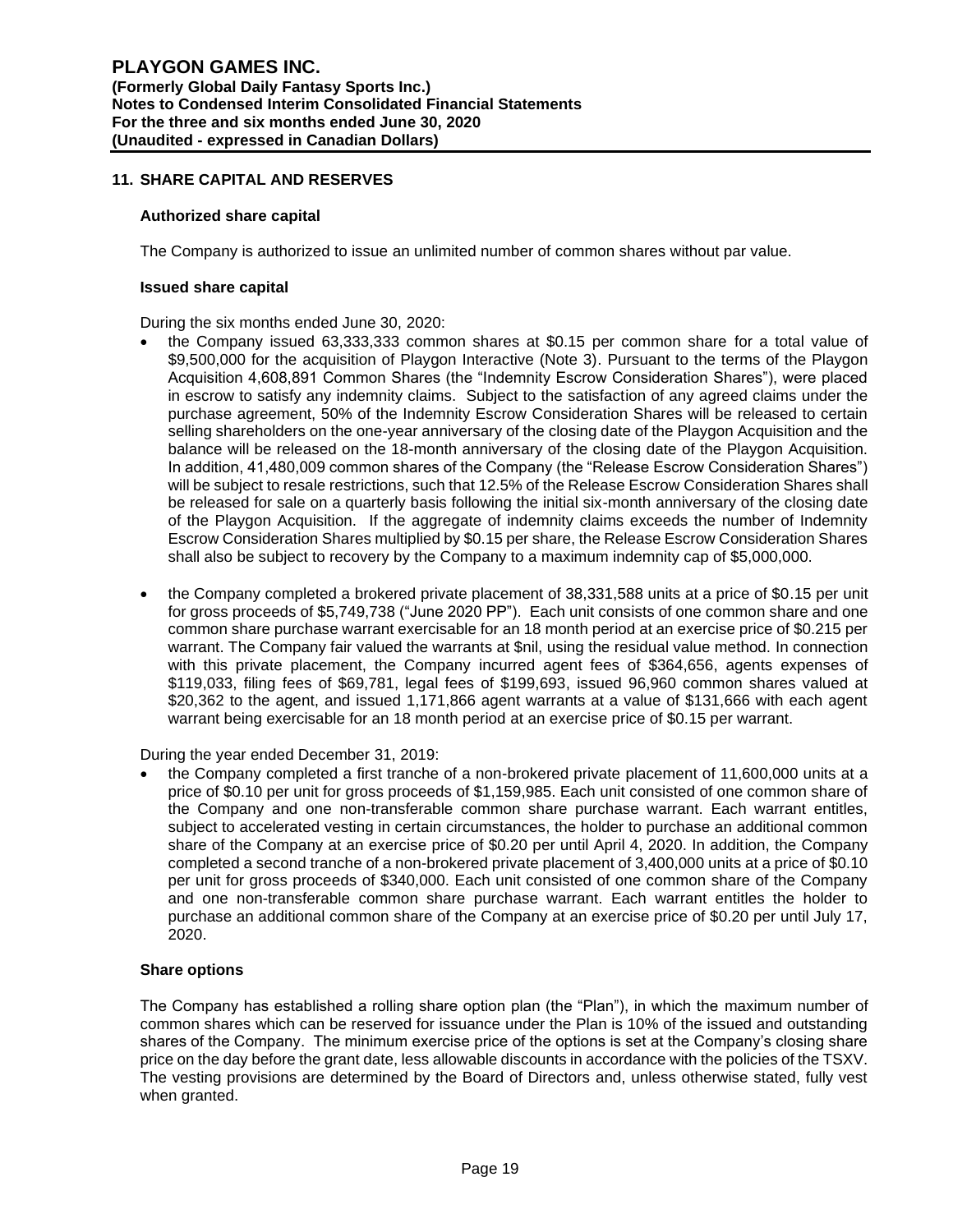# **11. SHARE CAPITAL AND RESERVES (continued)**

During the six months ended June 30, 2020, the Company granted 9,375,000 share options to various directors, consultants, and employees of the Company with a total fair value of \$2,267,733. Of the options granted, 2,600,002 vested on grant date, 3,125,004 vest on the first anniversary of the grant, 3,125,000 vest on the second anniversary of the grant, and 524,994 vest on the third anniversary of the grant. During the six months ended June 30, 2020, the Company recorded share-based compensation of \$632,134 in relation to these options.

No options were granted during the year ended December 31, 2019.

Option-pricing models require the use of estimates and assumptions including the expected volatility. Changes in the underlying assumptions can materially affect the fair value estimates and, therefore, existing models do not necessarily provide a reliable measure of the fair value of the Company's share options.

The following weighted average assumptions were used in the Black-Scholes option-pricing model for the valuation of the share options granted:

|                                         | <b>June 30,</b><br>2020 | December 31,<br>2020 |
|-----------------------------------------|-------------------------|----------------------|
| Risk-free interest rate                 | 0.36%                   | $\blacksquare$       |
| Dividend yield                          | Nil                     | Nil                  |
| Expected life                           | 5 year                  | ۰                    |
| Volatility                              | 132.89%                 |                      |
| Weighted average fair value per options | 0.24                    | -                    |

Share option transactions are summarized as follows:

|                               | Number of<br><b>Share Options</b> | Weighted<br>Average<br><b>Exercise Price</b> |
|-------------------------------|-----------------------------------|----------------------------------------------|
|                               |                                   | \$                                           |
| Balance, December 31, 2018    | 2,825,000                         | 0.45                                         |
| Forfeited                     | (533, 337)                        | 0.42                                         |
|                               |                                   |                                              |
| Balance, December 31, 2019    | 2,291,663                         | 0.45                                         |
| Granted                       | 9,375,000                         | 0.28                                         |
| Forfeited                     | (691,663)                         | 0.48                                         |
|                               |                                   |                                              |
| <b>Balance, June 30, 2020</b> | 10,975,000                        | 0.30                                         |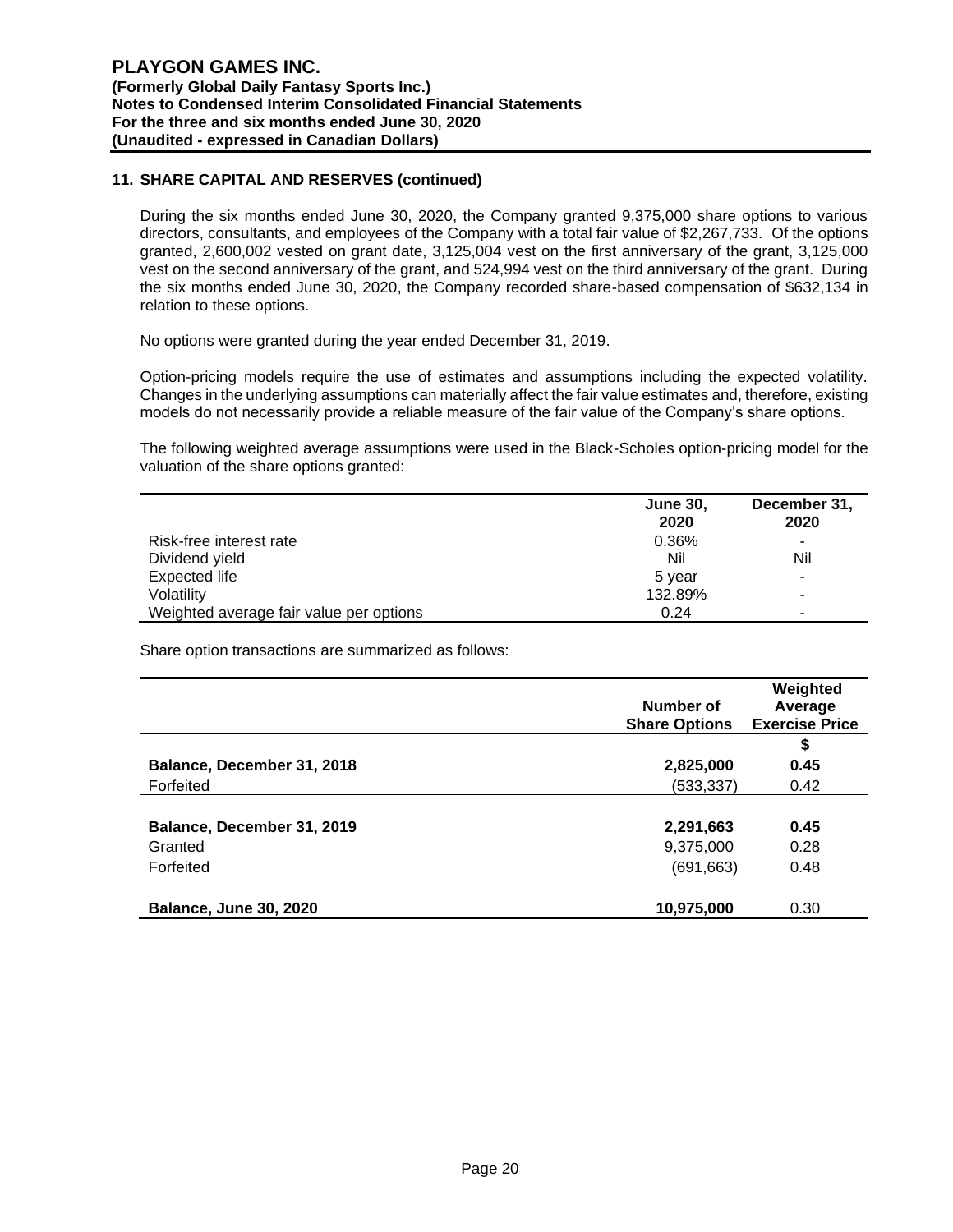# **11. SHARE CAPITAL AND RESERVES (continued)**

A summary of the share options outstanding and exercisable at June 30, 2020 is as follows:

| <b>Number of Share</b><br><b>Options</b><br>Outstanding | <b>Number of Share</b><br><b>Options</b><br><b>Exercisable</b> | <b>Exercise</b><br><b>Price</b> | <b>Expiry Date</b> |
|---------------------------------------------------------|----------------------------------------------------------------|---------------------------------|--------------------|
|                                                         |                                                                | \$                              |                    |
| 1,400,000                                               | 1,249,997                                                      | 0.48                            | September 12, 2022 |
| 200,000                                                 | 133,332                                                        | 0.48                            | August 23, 2023    |
| 9,375,000                                               | 2,600,002                                                      | 0.28                            | June 30, 2025      |
| 10,975,000                                              | 3,983,331                                                      |                                 |                    |

The weighted average life of share options outstanding at June 30, 2020 was 4.65 years.

#### **Warrants**

During the six months ended June 30, 2020, the Company issued the following warrants:

• In connection with the June 2020 PP, 38,331,558 warrants with an exercise price of \$0.215 per warrant plus 1,171,866 agent warrants with an exercise price of \$0.15 per warrant issued as finders' fees with a total value of \$131,666.

The following weighted average assumptions were used in the Black-Scholes option-pricing model for the valuation of the agent warrants issued:

|                                         | <b>June 30,</b><br>2020 | December 31,<br>2020 |
|-----------------------------------------|-------------------------|----------------------|
| Risk-free interest rate                 | 0.30%                   | -                    |
| Dividend yield                          | Nil                     | Nil                  |
| <b>Expected life</b>                    | $1.5$ year              |                      |
| Volatility                              | 95.19%                  | -                    |
| Weighted average fair value per warrant | 0.11                    | -                    |

Warrant transactions are summarized as follows:

|                               | Number of<br><b>Share Options</b> | Weighted<br>Average<br><b>Exercise Price</b> |
|-------------------------------|-----------------------------------|----------------------------------------------|
|                               |                                   | \$                                           |
| Balance, December 31, 2018    | 4,975,730                         | 0.40                                         |
| Issued                        | 15,000,000                        | 0.20                                         |
|                               |                                   |                                              |
| Balance, December 31, 2019    | 19,975,730                        | 0.25                                         |
| <b>Issued</b>                 | 39,503,424                        | 0.21                                         |
| Forfeited                     | (11,600,000)                      | 0.20                                         |
|                               |                                   |                                              |
| <b>Balance, June 30, 2020</b> | 47,879,154                        | 0.23                                         |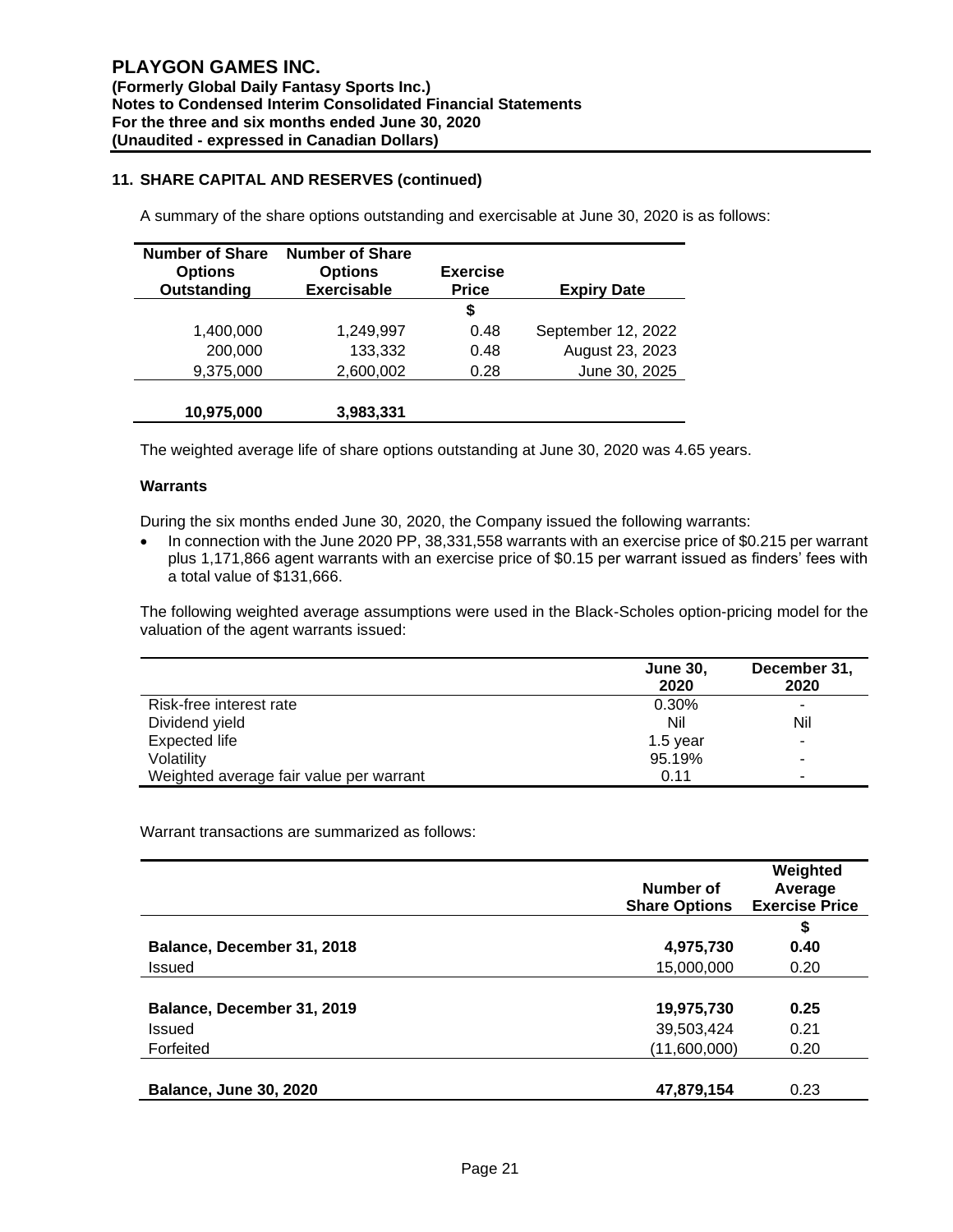# **11. SHARE CAPITAL AND RESERVES (continued)**

### **Warrants**

A summary of the warrants outstanding at June 30, 2020 is as follows:

| <b>Number of Warrants</b><br>Outstanding | <b>Exercise</b><br><b>Price</b> | <b>Expiry Date</b> |
|------------------------------------------|---------------------------------|--------------------|
|                                          | S                               |                    |
| 3,400,000                                | 0.20                            | July 17, 2020*     |
| 3,117,128                                | 0.40                            | August 16, 2021    |
| 1,858,602                                | 0.40                            | September 29, 2021 |
| 38,331,558                               | 0.215                           | December 19, 2021  |
| 1,171,866                                | 0.15                            | December 19, 2021  |

**47,879,154**

*\*subsequent to June 30, 2020, 250,000 of these warrants expired unexercised*

The weighted average life of warrants outstanding at June 30, 2020 was 1.12 years.

### **12. RELATED PARTY TRANSACTIONS**

Key management personnel are those persons having authority and responsibility for planning, directing and controlling the activities of the Company, directly or indirectly. Key management personnel include the Company's executive officers and Board of Director members. Transactions with related parties are made in the normal course of business and are measured at the exchange amount, which is the amount of consideration established and agreed to by the related parties.

Amounts receivable at June 30, 2020 includes \$7,482 (December 31, 2019 - \$Nil) receivable from a company related by way of common directors.

Accounts payable and accrued liabilities at June 30, 2020 includes \$808,844 (December 31, 2019 - \$785,536) owing to directors, officers, or to companies controlled by common directors for unpaid fees and expense reimbursements.

Summary of key management personnel compensation:

|                               | For the six months ended<br><b>June 30,</b> |         |
|-------------------------------|---------------------------------------------|---------|
|                               | 2020                                        | 2019    |
|                               |                                             |         |
| Consulting fees               | 61,360                                      |         |
| Management and directors fees | 383,716                                     | 264,278 |
| Professional fees             | 19,196                                      | 19,309  |
| Share-based compensation      | 631,617                                     |         |
|                               | 1,095,889                                   | 283,587 |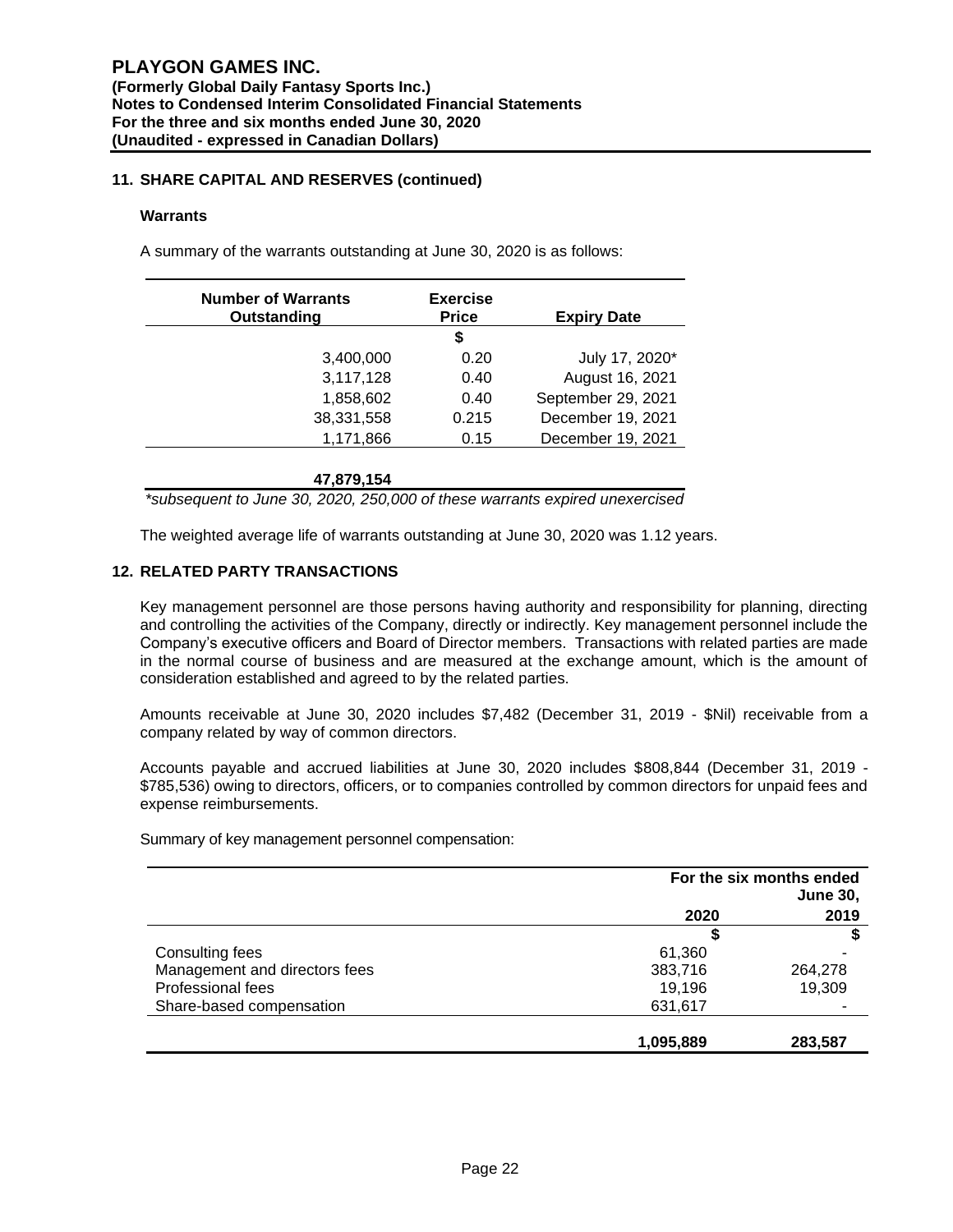# **13. FINANCIAL INSTRUMENTS AND RISK MANAGEMENT**

### **Categories of financial assets and financial liabilities**

Financial instruments are classified into one of the following categories: fair value through profit or loss ("FVTPL"); amortized costs; and fair value through other comprehensive income. The carrying values of the Company's financial instruments are classified into the following categories:

| <b>Financial Instrument</b>              | Category        | <b>June 30,</b><br>2020 | December 31,<br>2019 |
|------------------------------------------|-----------------|-------------------------|----------------------|
|                                          |                 | \$                      | S                    |
| Cash                                     | <b>FVTPL</b>    | 4,505,243               | 90,292               |
| Amounts receivable                       | Amortized costs | 7,482                   | 23,508               |
| Sales tax receivable                     | Amortized costs | 132,426                 | 64,929               |
| Other assets                             | Amortized costs | 70,628                  | 67,865               |
| Accounts payable and accrued liabilities | Amortized costs | (2,453,993)             | (1, 105, 377)        |
| Loans payable                            | <b>FVTPL</b>    | (999,750)               | (300,000)            |
| Purchase obligation payable              | Amortized costs | (36, 752)               | (35,054)             |
| Lease liability                          | Amortized costs | (55, 303)               |                      |
| Long-term debt                           | Amortized costs | (1,304,146)             |                      |

The Company's financial instruments recorded at fair value require disclosure about how the fair value was determined based on significant levels of inputs described in the following hierarchy:

- Level 1 Quoted prices are available in active markets for identical assets or liabilities as of the reporting date. Active markets are those in which transactions occur in sufficient frequency and value to provide pricing information on an ongoing basis.
- Level 2 Pricing inputs are other than quoted prices in active markets included in Level 1. Prices in Level 2 are either directly or indirectly observable as of the reporting date. Level 2 valuations are based on inputs including quoted forward prices for commodities, time value and volatility factors, which can be substantially observed or corroborated in the market place.
- Level 3 Valuations in this level are those with inputs for the asset or liability that are not based on observable market data.

The recorded amounts for cash, amounts receivable, sales tax receivable, accounts payable and accrued liabilities, loans payable, purchase obligation payable approximate their fair value due to their short-term nature. The Company's fair value of cash and other assets under the fair value hierarchy is measured using Level 1 inputs. The Company's lease liability is measured as the present value of the discounted future cash flows.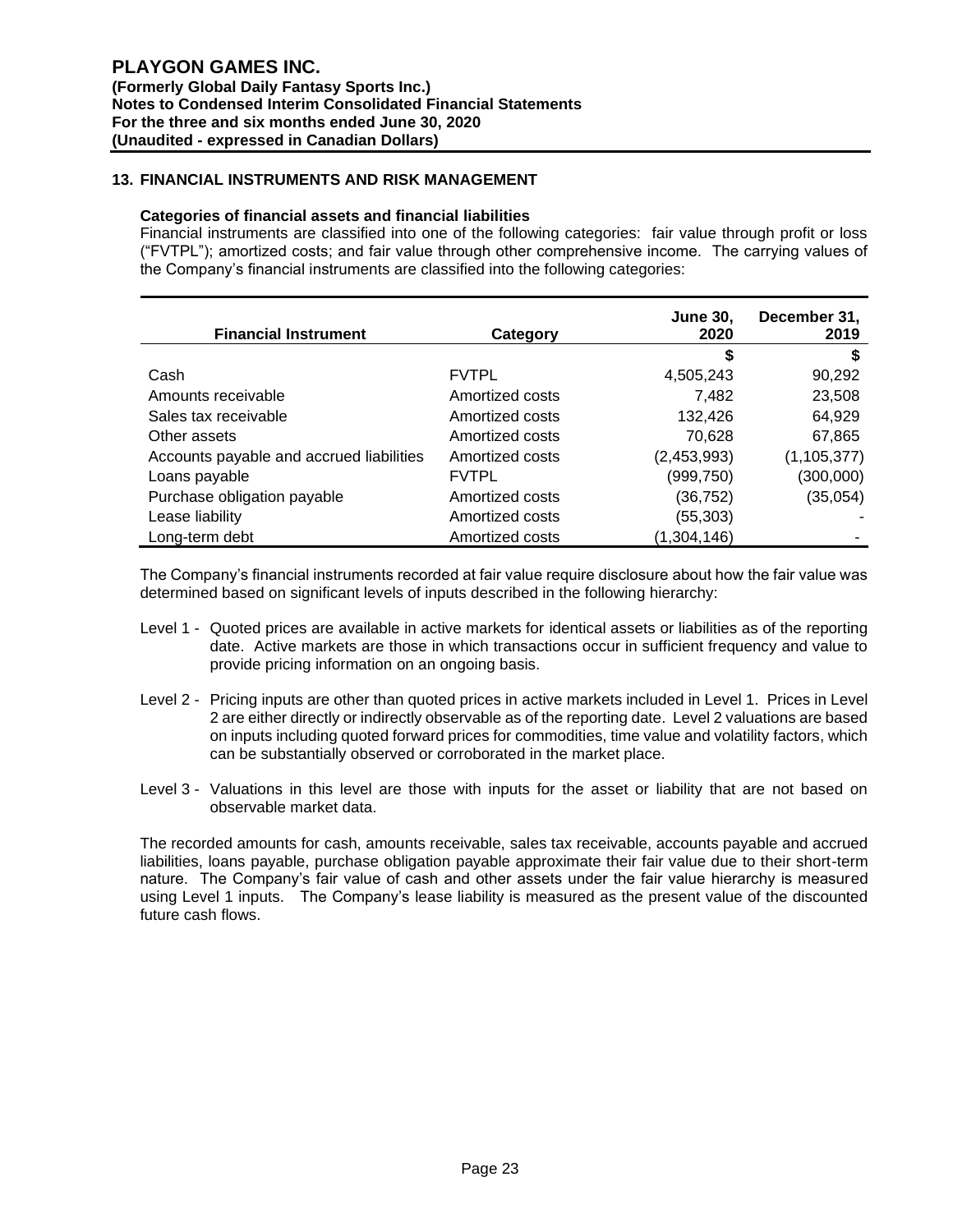### **13. FINANCIAL INSTRUMENTS AND RISK MANAGEMENT (continued)**

#### **Risk exposure**

The Company's risk exposures and the impact on the Company's financial instruments are summarized below:

a) Currency risk

Foreign currency exchange rate risk is the risk that the fair value or future cash flows will fluctuate as a result of changes in foreign exchange rates. The Company's operations are carried out in Canada, the United States, and Malta. As at June 30, 2020, the Company had assets totaling US\$85,100 and liabilities totalling US\$1,276,335. Additionally, the Company had assets totalling EUR\$78,520 and liabilities totaling EUR\$456,431. These factors expose the Company to foreign currency exchange rate risk, which could have an adverse effect on the profitability of the Company. A 10% change in the exchange rate with the USD would change other comprehensive income/loss by approximately CAD\$162,342 while a 10% change in the exchange rate with the EURO would change other comprehensive income/loss by approximately CAD\$57,840. At this time, the Company currently does not have plans to enter into foreign currency future contracts to mitigate this risk, however it may do so in the future.

b) Credit risk

Credit risk is the risk of loss associated with a counterparty's inability to fulfill its payment obligations. The Company's credit risk is primarily attributable to cash and amounts receivable. Management believes that the credit risk concentration with respect to financial instruments included in cash and amounts receivable is remote.

c) Liquidity risk

Liquidity risk is the risk that the Company will not be able to meet its obligations as they come due. The Company's ability to continue as a going concern is dependent on management's ability to raise the required capital through future equity or debt issuances but there can be no assurance that such financing will be available on a timely basis under terms acceptable to the Company. The Company manages its liquidity risk by forecasting cash flows from operations and anticipating any investing and financing activities. As at June 30, 2020, the Company had a cash balance of \$4,505,243 to settle current liabilities of \$3,640,141.

d) Market risk

Market risk is the risk of loss that may arise from changes in market factors such as interest rates, foreign exchange rates, and commodity and equity prices. These fluctuations may be significant.

e) Interest rate risk

Interest rate risk is the risk the fair value or future cash flows of a financial instrument will fluctuate because of changes in market interest rates. Financial assets and liabilities with variable interest rates expose the Company to cash flow interest rate risk. The Company does not hold any financial liabilities with variable interest rates. The loans included in loans payable bear interest at rates ranging from 0% to 12% per annum with maturity dates occurring within the next twelve months. The Company does maintain bank accounts which earn interest at variable rates but it does not believe it is currently subject to any significant interest rate risk.